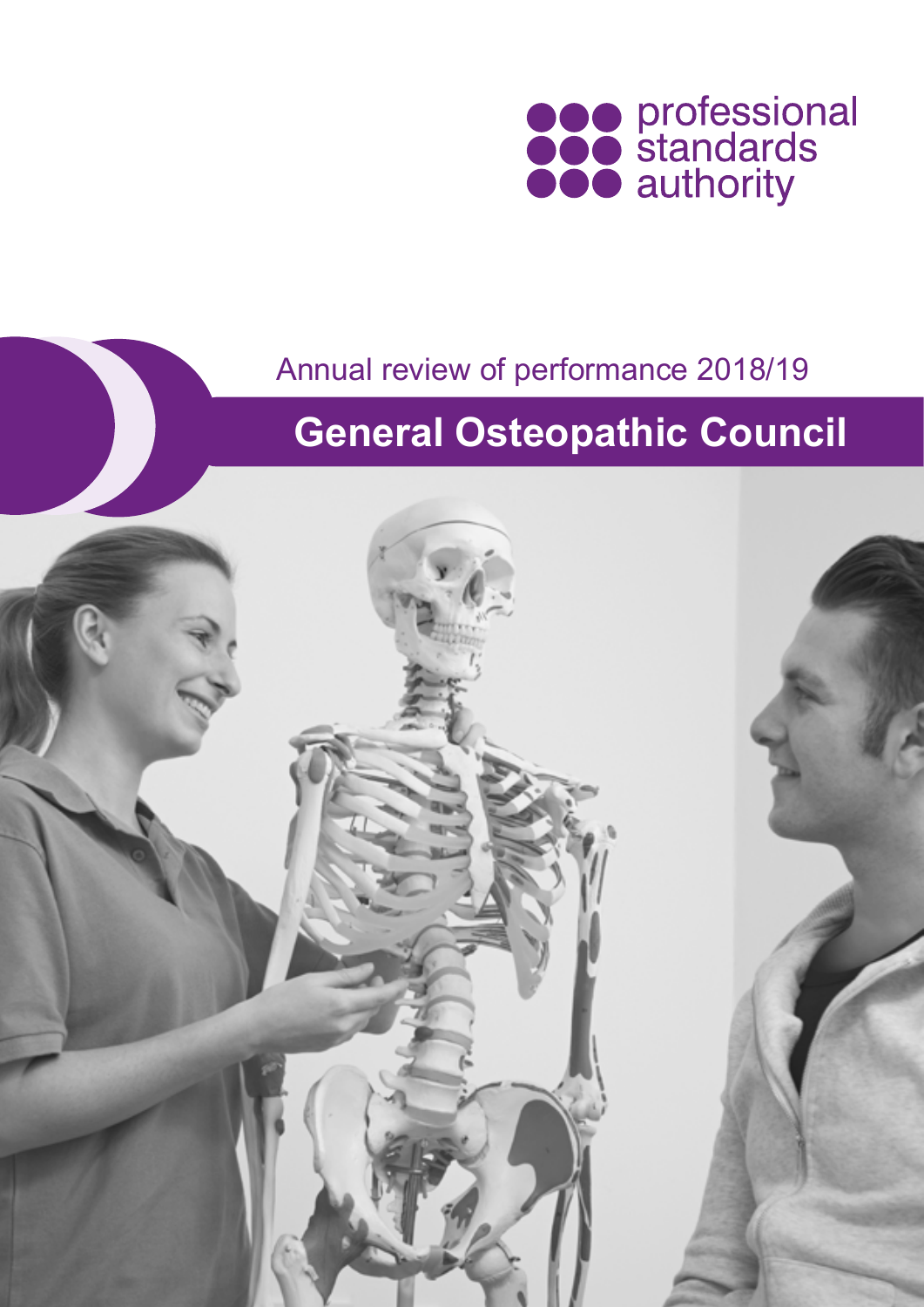### **About the Professional Standards Authority**

The Professional Standards Authority for Health and Social Care promotes the health, safety and wellbeing of patients, service users and the public by raising standards of regulation and voluntary registration of people working in health and care. We are an independent body, accountable to the UK Parliament.

We oversee the work of nine statutory bodies that regulate health professionals in the UK and social workers in England. We review the regulators' performance and audit and scrutinise their decisions about whether people on their registers are fit to practise.

We also set standards for organisations holding voluntary registers for people in unregulated health and care occupations and accredit those organisations that meet our standards.

To encourage improvement we share good practice and knowledge, conduct research and introduce new ideas including our concept of right-touch regulation.<sup>1</sup> We monitor policy developments in the UK and internationally and provide advice to governments and others on matters relating to people working in health and care. We also undertake some international commissions to extend our understanding of regulation and to promote safety in the mobility of the health and care workforce.

We are committed to being independent, impartial, fair, accessible and consistent. More information about our work and the approach we take is available at [www.professionalstandards.org.uk.](http://www.professionalstandards.org.uk/)

<sup>1</sup> *Right-touch regulation revised* (October 2015). Available at [www.professionalstandards.org.uk/policy-and-research/right-touch-regulation](file:///D:/Users/chigham/AppData/Local/Microsoft/Windows/Temporary%20Internet%20Files/Content.Outlook/C351OHI4/www.professionalstandards.org.uk/policy-and-research/right-touch-regulation)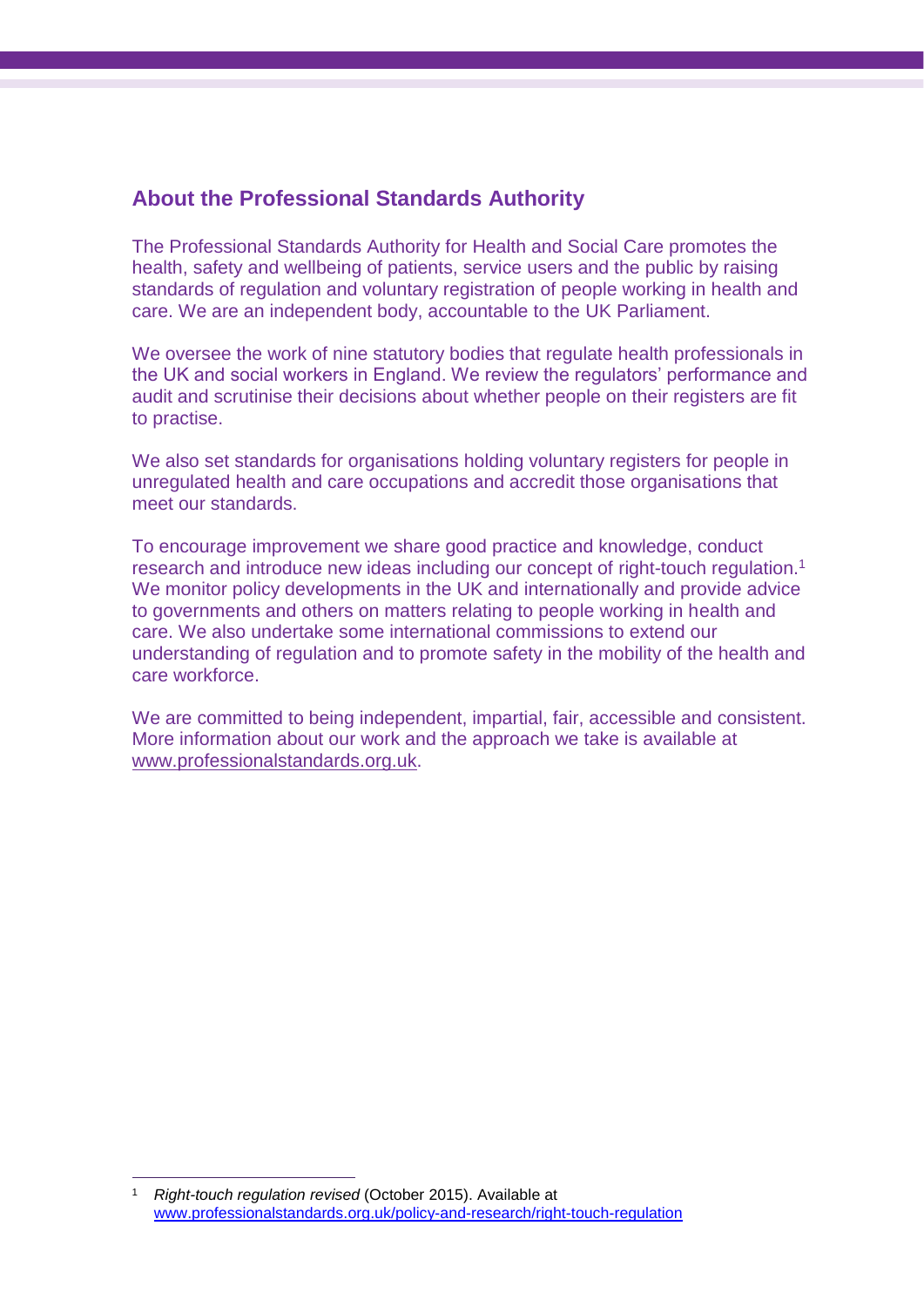### **Contents**

### **About the General Osteopathic Council**

The General Osteopathic Council (the GOsC) regulates the osteopathic profession in the United Kingdom. Its work includes:

- Setting and maintaining standards of practice and conduct
- Maintaining a register of qualified professionals
- Assuring the quality of osteopathic education and training
- Requiring osteopaths to keep up their skills up to date through continuing professional development
- Taking action to restrict or remove from practice professionals on its register (registrants) who are not considered to be fit to practise.

As at 31 December 2018, the GOsC was responsible for a register of 5,344 osteopaths. Its annual retention fee for registrants is £320 for the first year, £430 for the second year and £570 for each subsequent year.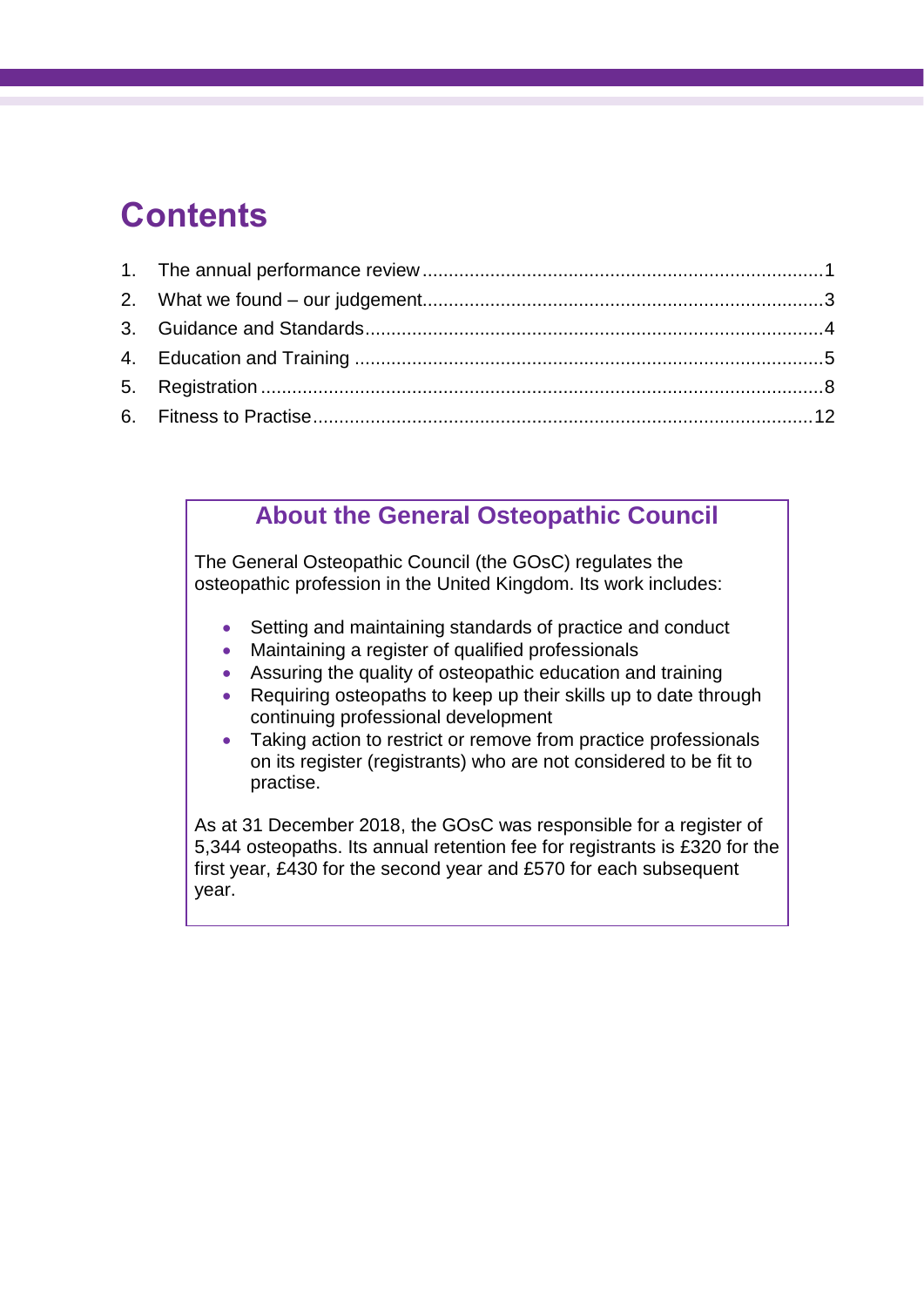

Regulator reviewed: **General Osteopathic Council**

# Standards of good regulation

| <b>Core functions</b>           | <b>Met</b> |
|---------------------------------|------------|
| <b>Guidance &amp; Standards</b> | 4/4        |
| <b>Education &amp; Training</b> | 4/4        |
| <b>Registration</b>             | 6/6        |
| <b>Fitness to Practise</b>      | 10/10      |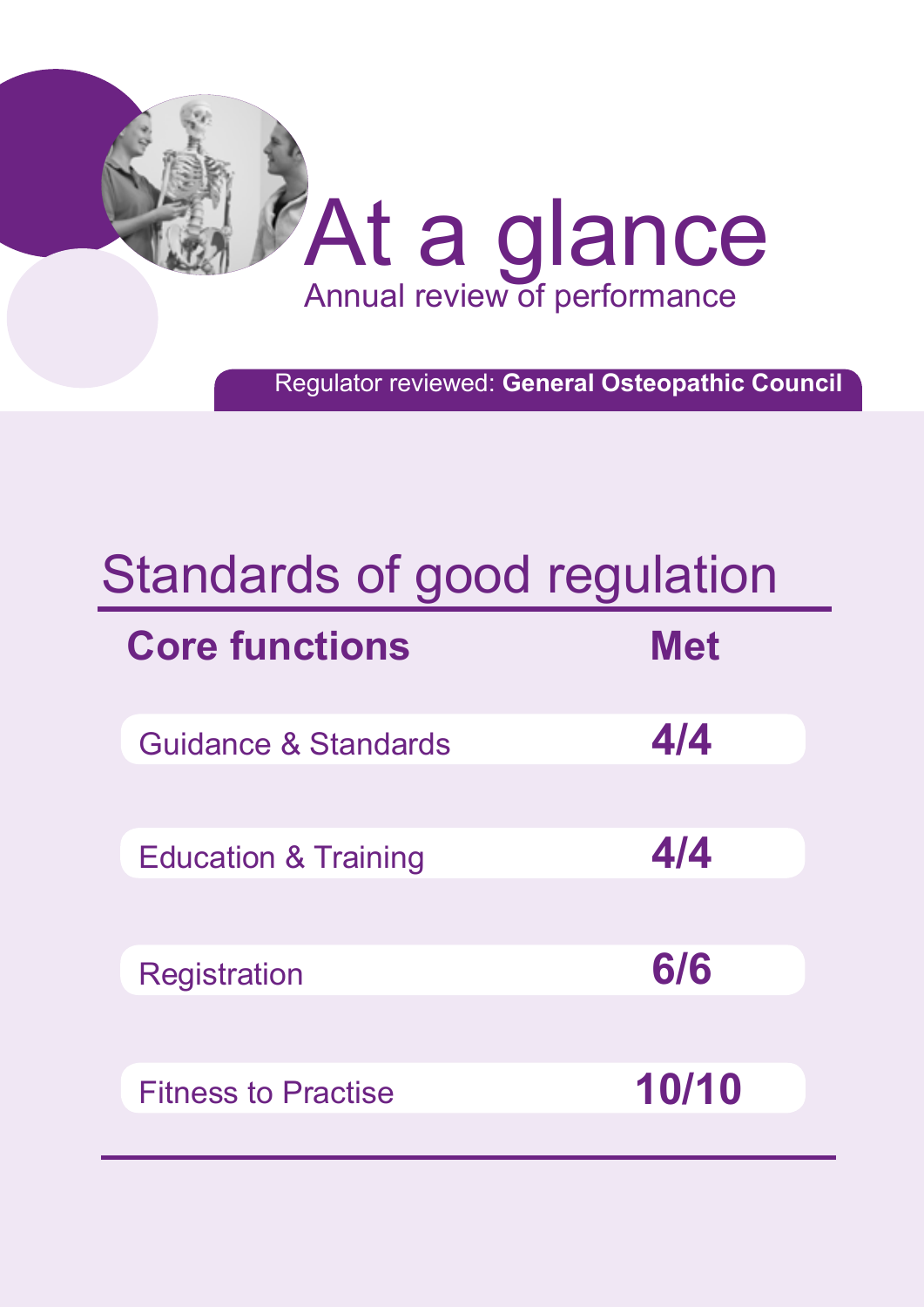### <span id="page-4-0"></span>1. The annual performance review

- 1.1 We oversee the nine health and care professional regulatory organisations in the UK, including the GOsC. <sup>2</sup> More information about the range of activities we undertake as part of this oversight, as well as more information about these regulators, can be found on our website.
- 1.2 An important part of our oversight of the regulators is our annual performance review, in which we report on the delivery of their key statutory functions. These reviews are part of our legal responsibility. We review each regulator on a rolling 12-month basis and vary the scope of our review depending on how well we see the regulator is performing. We report the outcome of reviews annually to the UK Parliament and the governments in Scotland, Wales and Northern Ireland
- 1.3 These performance reviews are our check on how well the regulators have met our *Standards of Good Regulation* (the Standards) so that they protect the public and promote confidence in health and care professionals and themselves. Our performance review is important because:
	- It tells everyone how well the regulators are doing
	- It helps the regulators improve, as we identify strengths and weaknesses and recommend possible changes.

#### **The Standards of Good Regulation**

- 1.4 We assess the regulators' performance against the Standards. They cover the regulators' four core functions:
	- Setting and promoting guidance and standards for the profession
	- Setting standards for and quality assuring the provision of education and training
	- Maintaining a register of professionals
	- Taking action where a professional's fitness to practise may be impaired.
- 1.5 The Standards describe the outcomes we expect regulators to achieve in each of the four functions. Over 12 months, we gather evidence for each regulator to help us see if they have been met.
- 1.6 We gather this evidence from the regulator, from other interested parties, and from the information that we collect about them in other work we do. Once a year, we collate all of this information and analyse it to make a recommendation to our internal panel of decision-makers about how we believe the regulator has performed against the Standards in the previous 12

 $\overline{a}$ <sup>2</sup> These are the General Chiropractic Council, the General Dental Council, the General Medical Council, the General Optical Council, the General Osteopathic Council, the General Pharmaceutical Council, the Health and Care Professions Council, the Nursing and Midwifery Council, and the Pharmaceutical Society of Northern Ireland.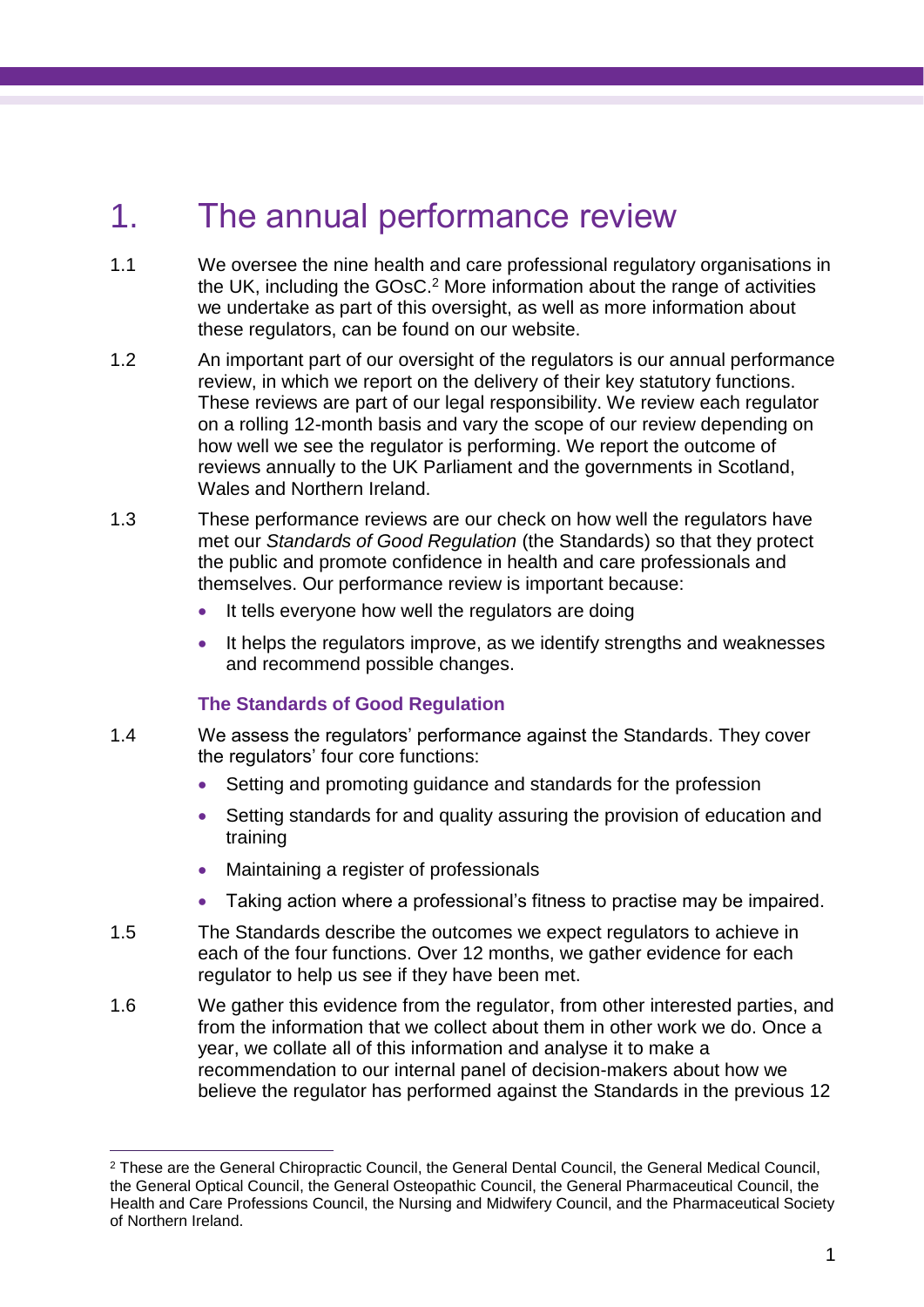months. We use this to decide the type of performance review we should carry out.

- 1.7 When considering information relating to a regulator's timeliness, we consider carefully the data we see, and what it tells us about the regulator's performance over time. In addition to taking a judgement on the data itself, we look at:
	- any trends that we can identify suggesting whether performance is improving or deteriorating
	- how the performance compares with other regulators, bearing in mind the different environments and caseloads affecting the work of those regulators
	- the regulator's own key performance indicators or service standards which they set for themselves.
- 1.8 We will recommend that additional review of their performance is unnecessary if:
	- we identify no significant changes to the regulator's practices, processes or policies during the performance review period; and
	- none of the information available to us indicates any concerns about the regulator's performance that we wish to explore in more detail.
- 1.9 We will recommend that we ask the regulator for more information if:
	- there have been one or more significant changes to a regulator's practices, processes or policies during the performance review period (but none of the information we have indicates any concerns or raises any queries about the regulator's performance that we wish to explore in more detail) or;
	- we consider that the information we have indicates a concern about the regulator's performance in relation to one or more Standards.
- 1.10 This targeted review will allow us to assess the reasons for the change(s) or concern(s) and the expected or actual impact of the change(s) or concern(s) before we finalise our performance review report.
- 1.11 We have written a guide to our performance review process, which can be found on our website [www.professionalstandards.org.uk](http://www.professionalstandards.org.uk/)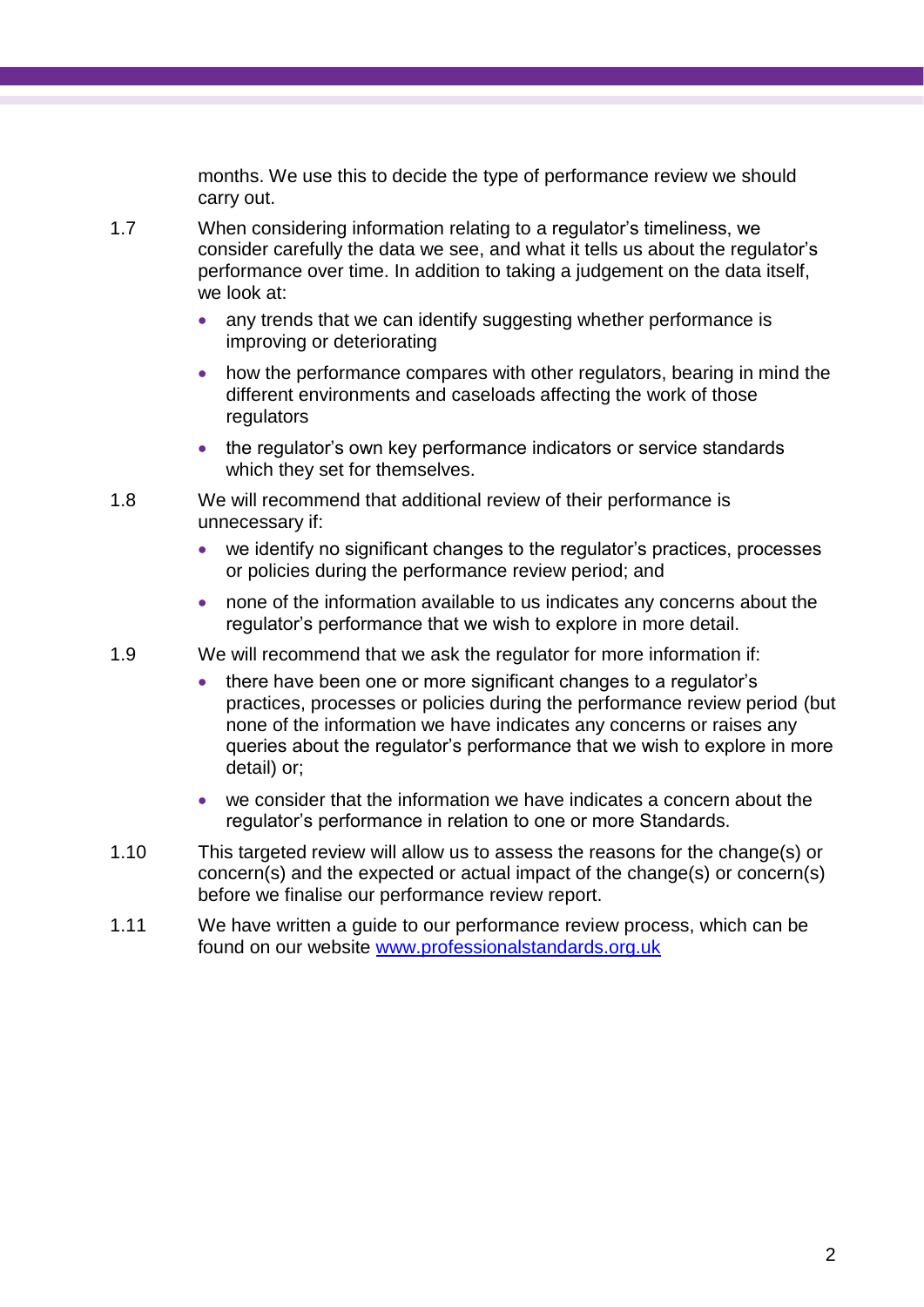### <span id="page-6-0"></span>2. What we found – our judgement

2.1 During February 2019, we carried out an initial review of the GOsC's performance from 1 January 2018 to 31 December 2018. Our review included an analysis of the following:

- Council papers, including performance reports and updates, committee reports and meeting minutes
- Policy, guidance and consultation documents
- Statistical performance dataset
- Third party feedback
- A check of the GOsC register
- Information available to us through our review of final fitness to practise decisions under the Section 29 process.<sup>3</sup>
- 2.2 We found that the GOsC had not made significant changes to its practices, processes or policies during the performance review period and that none of the information available to us indicated any concerns about its performance that we wished to explore in more detail.
- 2.3 We therefore decided that no further review of the GOsC's performance for 2018/19 was needed. In light of this, we have concluded that the review we have done is sufficient and that the GOsC has demonstrated that it continued to meet all of the Standards. We set out the reasons for this in the following sections of the report.

#### **Summary of the GOsC's performance**

2.4 For 2018/19 we have concluded that the GOsC:

- Met all of the *Standards of Good Regulation* for Guidance and Standards
- Met all of the *Standards of Good Regulation* for Education and Training
- Met all of the *Standards of Good Regulation* for Registration
- <span id="page-6-1"></span>• Met all of the *Standards of Good Regulation* for Fitness to Practise.

<sup>&</sup>lt;sup>3</sup> Each regulator we oversee has a 'fitness to practise' process for handling complaints about health and care professionals. The most serious cases are referred to formal hearings in front of fitness to practise panels. We review every final decision made by the regulators' fitness to practise panels. If we consider that a decision is insufficient to protect the public properly we can refer them to Court to be considered by a judge. Our power to do this comes from Section 29 of the [NHS Reform and Health Care Professions](http://www.legislation.gov.uk/ukpga/2002/17/contents)  [Act 2002 \(as amended\).](http://www.legislation.gov.uk/ukpga/2002/17/contents)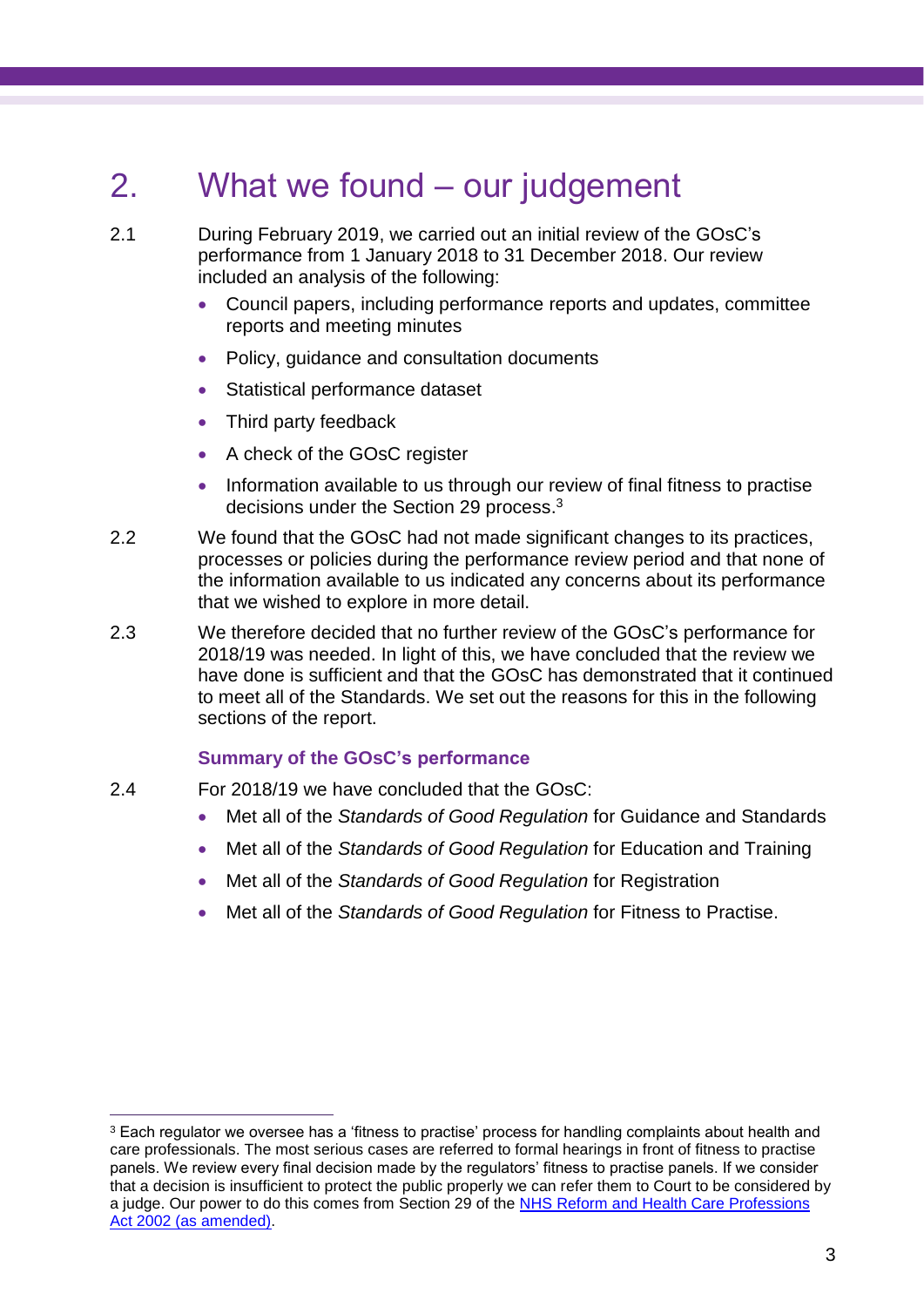### 3. Guidance and Standards

3.1 The GOsC has met all of the *Standards of Good Regulation* for Guidance and Standards during 2018/19. Examples of how it has demonstrated this are indicated below each individual Standard.

> **Standard 1: Standards of competence and conduct reflect up-to-date practice and legislation. They prioritise patient and service user safety and patient and service user centred care**

- 3.2 This Standard was met last year when we reported on the work the GOsC completed to review and update its *Osteopathic Practice Standards* (OPS) which will replace the OPS that were introduced in 2012. The updated OPS constitute the Standard of Proficiency<sup>4</sup> and the Code of Practice for osteopaths*.* <sup>5</sup> The updated OPS are arranged in four main themes:
	- Communication and patient partnership
	- Knowledge, skills and performance
	- Safety and quality in practice
	- Professionalism.

 $\overline{a}$ 

- 3.3 This year the GOsC has published the updated OPS and developed a microsite which provides easy access to the new OPS and sets out the changes that have been made.
- 3.4 The OPS were published on 1 September 2018 and will be effective from 1 September 2019. We have seen nothing to suggest that the existing OPS (which remained in place during the period under review) do not sufficiently prioritise patient and service user safety and patient and service user centred care. We are therefore satisfied that this Standard is met.

**Standard 2: Additional guidance helps registrants apply the regulator's standards of competence and conduct to specialist or specific issues including addressing diverse needs arising from patient and service user centred care**

- 3.5 The GOsC did not publish any new additional guidance in the period under review. However, in April 2018 it updated and published *Obtaining consent – capacity to consent,* a practical information leaflet which uses scenarios to explain the law and the requirements of the OPS in the different countries of the United Kingdom. The publication relates to:
	- examining and treating adults who may not have capacity to consent
	- receiving consent for the examination and treatment of young people.
- 3.6 We have not seen any evidence to suggest the guidance documents published by the GOsC do not provide registrants with appropriate

<sup>4</sup> The Standard of Proficiency sets out what is required for the competent and safe practice of osteopathy. <sup>5</sup> The Code of Practice for osteopaths lays down the standards of conduct and practice expected of osteopaths.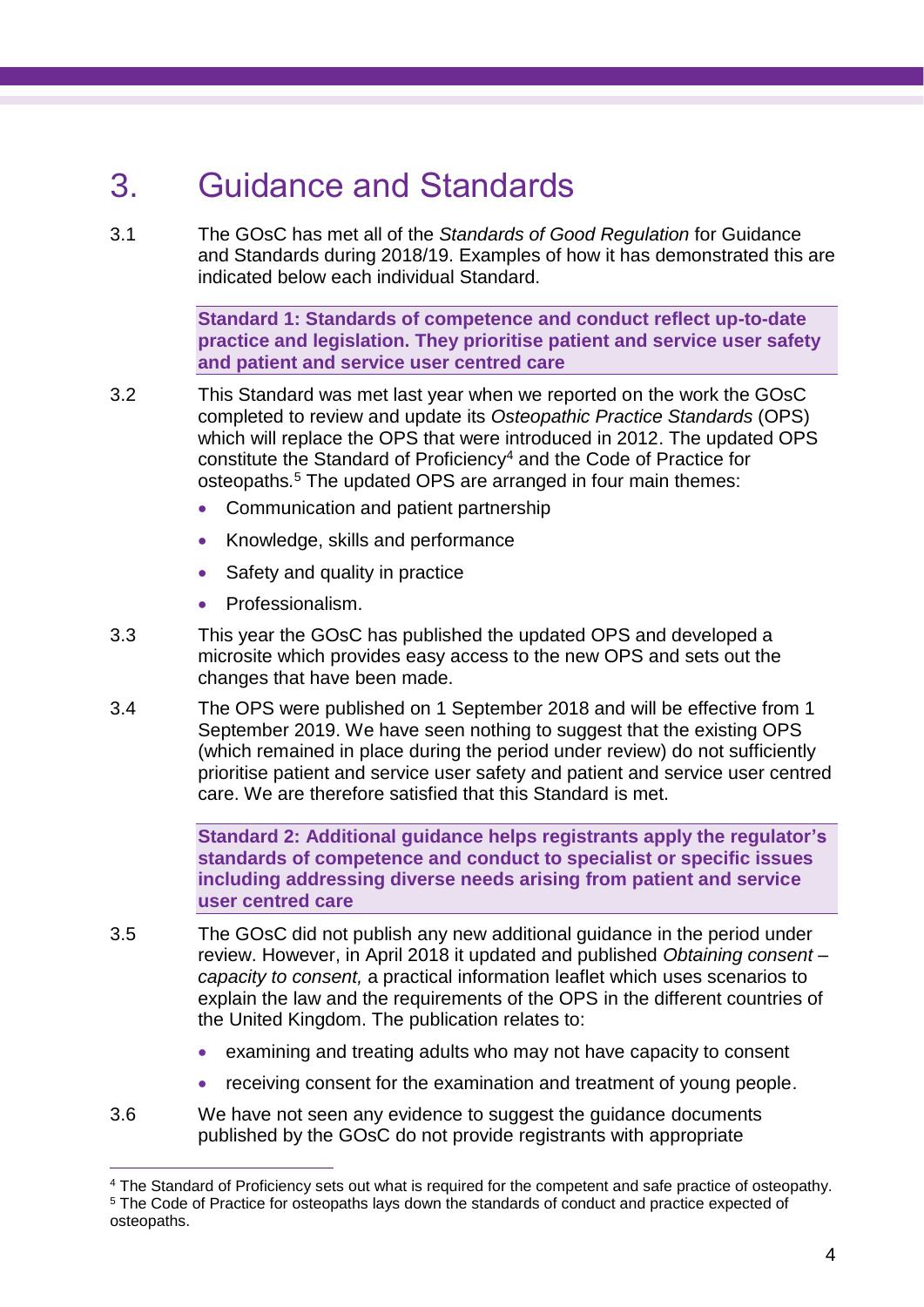supplementary guidance in areas where it is required. We are therefore satisfied that this Standard is met.

**Standard 3: In development and revision of guidance and standards, the regulator takes account of stakeholders' views and experiences, external events, developments in the four UK countries, European and international regulation and learning from other areas of the regulator's work**

- 3.7 The information we reviewed this year indicates that the GOsC continues to take account of stakeholders' views and experiences.
- 3.8 As part of the work it completed to develop the updated OPS, the GOsC sought and obtained the views of key stakeholders. Additionally, the new OPS include information and guidance on key developments in healthcare regulation such as the duty of candour, consent and boundaries, and the role of osteopathy in public health and in relation to other healthcare professionals. We are satisfied that this Standard is met.

**Standard 4: The standards and guidance are published in accessible formats. Registrants, potential registrants, employers, patients, service users and members of the public are able to find the standards and guidance published by the regulator and can find out about the action that can be taken if the standards and guidance are not followed**

- 3.9 The GOsC has not reported any changes to the way in which it publishes documents which contain information about its standards and guidance. They remain available on its website and are easy to locate.
- 3.10 The GOsC website continues to provide information on how to raise a complaint about a registrant. It also includes information on what action can be taken under its fitness to practise process if its standards are not met. We are therefore satisfied that this Standard is met.

### <span id="page-8-0"></span>4. Education and Training

4.1 The GOsC has met all of the Standards of Good Regulation for Education during 2018/19. Examples of how it has demonstrated this are indicated below each individual Standard.

> **Standard 1: Standards for education and training are linked to standards for registrants. They prioritise patient and service user safety and patient and service user centred care. The process for reviewing or developing standards for education and training should incorporate the views and experiences of key stakeholders, external events and the learning from the quality assurance process**

4.2 The GOsC has not has not published any new educational standards in the period under review.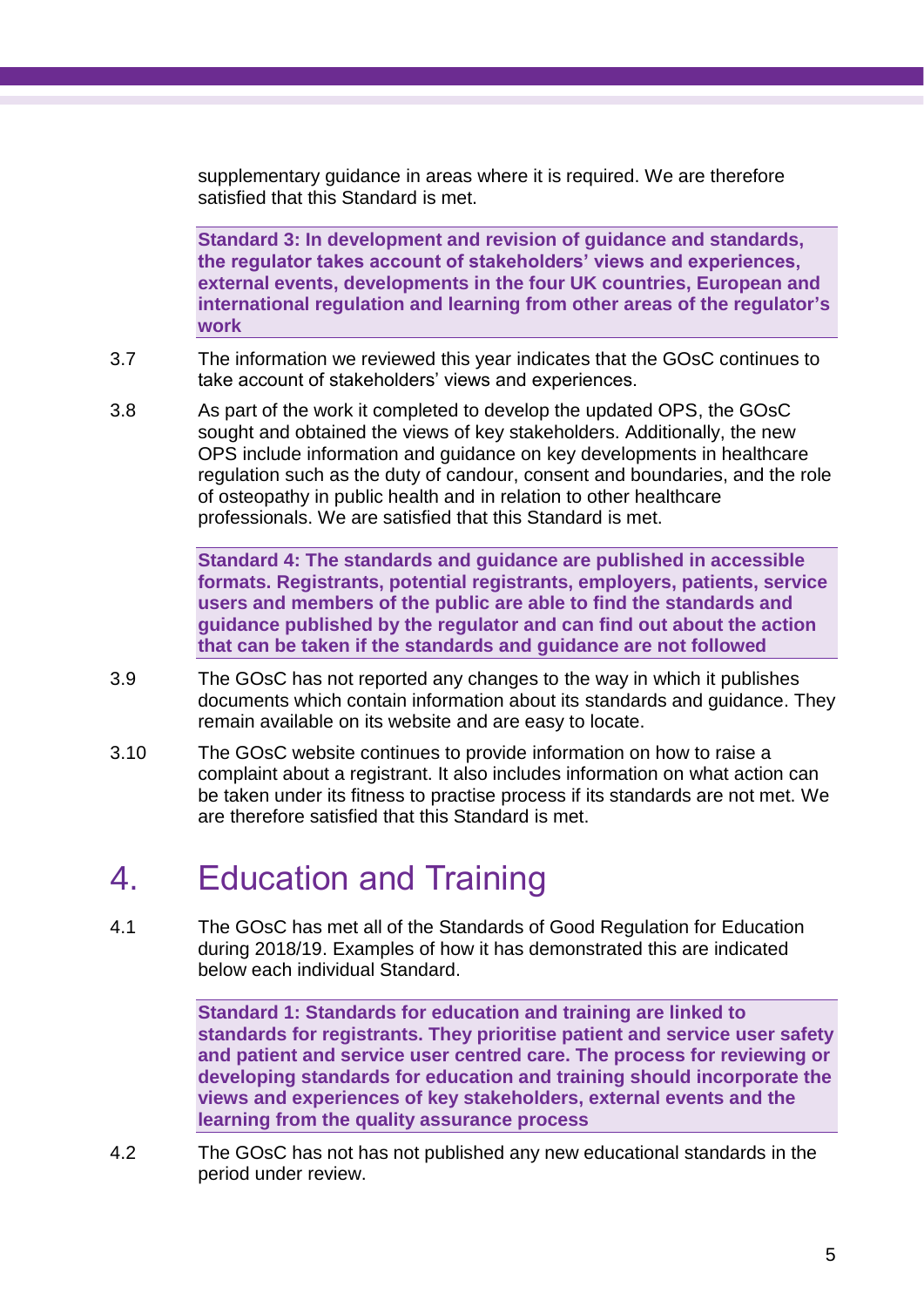- 4.3 Our recent performance review reports have highlighted the work completed by the GOsC when developing new guidance for osteopathic pre-registration education, guidance about professional behaviours and fitness to practise for osteopathic students and *Student Fitness to Practise: Guidance for Osteopathic Educational Institutions* (OEIs). These documents remain available on its website and we have not seen any evidence to suggest they are not sufficiently linked to the existing OPS.
- 4.4 Last year, we reported that the GOsC published a *Thematic Analysis of Boundaries Education and Training within the UK's Osteopathic Education Institutions*<sup>6</sup> which reported the findings of its commissioned thematic review that explored how maintaining appropriate boundaries is incorporated into osteopathic teaching and learning.
- 4.5 This year, the GOsC has continued to progress its work in this area and held two joint workshops with the General Chiropractic Council (GCC) and its stakeholders to share and obtain feedback on the findings of the report. We understand the information obtained at the workshops will be used to inform its work on the standards for education and training.
- 4.6 We welcome joint working between healthcare regulators and note the positive engagement between the GOsC and GCC in respect of this piece of work.
- 4.7 From the information we have reviewed, we are satisfied that this Standard is met.

**Standard 2: The process for quality assuring education programmes is proportionate and takes account of the views of patients, service users, students and trainees. It is also focused on ensuring the education providers can develop students and trainees so that they meet the regulator's standards for registration**

- 4.8 Last year, this Standard was met, and we reported that the GOsC agreed the scope of a consultation on changes to its mechanisms for assuring the quality of osteopathic education and training.
- 4.9 This year the GOsC consulted on these proposals which included removing the expiry dates for Recognised Qualifications (RQs), enhancing transparency and accountability by publishing conditions placed on OEIs after a quality assurance visit, introducing a formal procedure for dealing with concerns about osteopathic education and identifying and sharing good practice. The consultation also invited respondents to provide suggestions on how the GOsC might better ensure its approach to assuring the quality of education and training is more risk-based.
- 4.10 We responded to the consultation and were supportive of the proposal to remove RQ expiry dates and to approve RQs which are not subject to specific conditions for an indefinite period. We noted that the proposed review cycle would fit more flexibly with institutions' internal quality assurance

<sup>6</sup> Available at: [www.osteopathy.org.uk/news-and-resources/document-library/research-and](file:///D:/Users/chigham/AppData/Local/Microsoft/Windows/Temporary%20Internet%20Files/Content.Outlook/C351OHI4/www.osteopathy.org.uk/news-and-resources/document-library/research-and-surveys/thematic-analysis-of-boundaries-education-and-training/)[surveys/thematic-analysis-of-boundaries-education-and-training/](file:///D:/Users/chigham/AppData/Local/Microsoft/Windows/Temporary%20Internet%20Files/Content.Outlook/C351OHI4/www.osteopathy.org.uk/news-and-resources/document-library/research-and-surveys/thematic-analysis-of-boundaries-education-and-training/)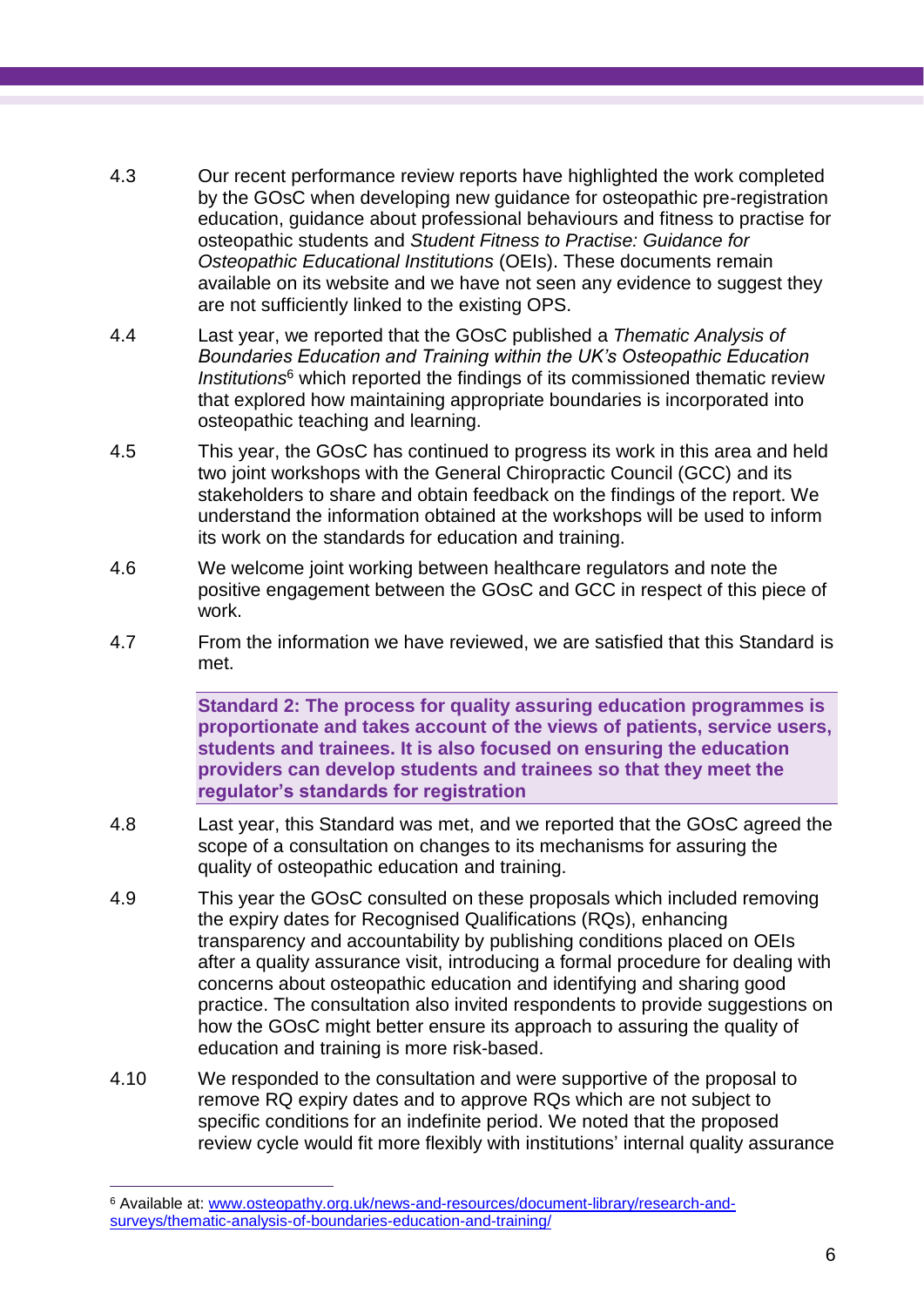processes and agreed it would be appropriate for the GOsC to move to a more risk-based approach to its quality assurance of osteopathic education.

- 4.11 Following its consideration of the responses to the consultation, the GOsC agreed to implement the proposals to remove expiry dates for RQs and to publish conditions placed on education institutions after a quality assurance visit. The GOsC has said it will continue to develop its proposals for a more risk-based approach, and we will consider the outcomes of this work once the new arrangements have been introduced.
- 4.12 This evidence we assessed does not indicate that the GOsC's arrangements for assuring the quality of education and training programmes are not proportionate or fail to take account of the views of patients, service users, students and trainees. We are satisfied that this Standard is met.

**Standard 3: Action is taken if the quality assurance process identifies concerns about education and training establishments**

- 4.13 This Standard was met last year with no concerns.
- 4.14 In this review period, the GOsC has not recognised any new osteopathic qualifications. As part of its public consultation on proposals to change its policies and processes for assuring the quality of education and training, the GOsC requested views on introducing a formal procedure for its consideration of concerns raised by OEIs. The aim of the formal procedure was to provide clearer information and greater transparency about how it deals with concerns about OEIs.
- 4.15 We noted in our response to the consultation that the draft procedure appears to be clear, and that it would be useful to have such a procedure in place to raise the profile of the facility for students, staff, patients or others to raise concerns that they may have.
- 4.16 In November 2018, following the public consultation on the proposals to change its quality assurance processes, the GOsC published its *Management of Concerns Policy* which sets out the formal procedure for dealing with complaints received about OEIs.
- 4.17 As we have reported in previous years, the GOsC provides information on how to raise a concern about OEIs and approved courses. We saw no evidence that the GOsC has failed to act on complaints it received about OEIs or the courses it has approved in the period under review. We are therefore satisfied that this Standard is met.

**Standard 4: Information on approved programmes and the approval process is publicly available**

4.18 The GOsC has not reported any changes to its arrangements for publishing information about approved programmes or the approval process. It continues to maintain and update the relevant section of its website and quality assurance reports of approved osteopathic courses remain publicly available on the website. We are satisfied that this Standard is met.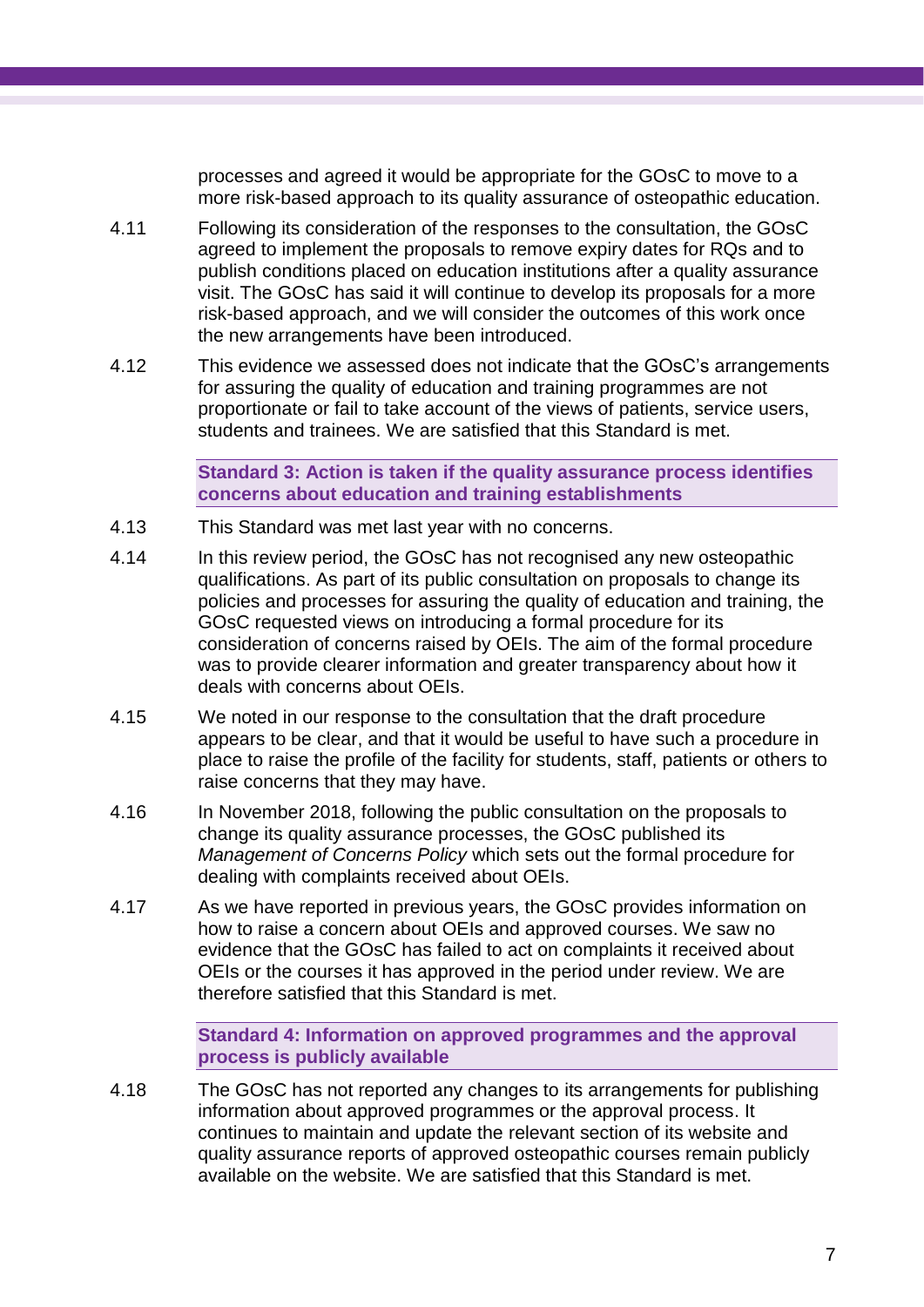### <span id="page-11-0"></span>5. Registration

 $\overline{a}$ 

5.1 The GOsC has met all of the Standards of Good Regulation for Registration during 2018/19. Examples of how it has demonstrated this are indicated below each individual Standard.

> **Standard 1: Only those who meet the regulator's requirements are registered**

5.2 We have not seen any evidence to suggest the GOsC has added to its register anyone who has not met its requirements for registration.

#### **Fraudulent entry onto the register**

- 5.3 In the period under review the GOsC took action to rectify an incorrect and/or fraudulent entry on its register.
- 5.4 In July 2018, the GOsC became aware of a case where an individual had fraudulently obtained a primary medical qualification, which enabled the individual to obtain a recognised qualification from an OEI and thereby gain entry onto the register of osteopaths. Having looked at the evidence before it, the GOsC Council ordered the Registrar to remove the registrant from the register.
- 5.5 The GOsC acted quickly to investigate and take action on this concern in a way which protected the public.

### **Guidance for Restoration to the Register**

- 5.6 Section 8 of the Osteopaths Act 1993 makes provision for the restoration of an osteopath who has been removed from the GOsC register by the Professional Conduct Committee (PCC). Applicants may apply for readmission to the register after a period of 10 months.<sup>7</sup>
- 5.7 In July 2018, the GOsC agreed that it should produce and publish guidance for restoration hearings. The guidance will set out the arrangements for, and the procedure to be used at, a hearing where an application for restoration to the register is made after an osteopath has been removed from the register and wishes to be restored.
- 5.8 The GOsC decided to produce the guidance because the PCC (Procedure) Rules 2000 do not set out the procedure to be followed by the Registrar when making arrangements for a restoration hearing, or the procedure to be followed by the Committee during the hearing. It considered that guidance in this area would:
	- provide transparency by ensuring that those seeking restoration to the register are aware of the procedures to be followed during proceedings

 $7$  Section 8(5) of the Act states, 'The Committee shall not grant an application for restoration unless it is satisfied that the applicant not only satisfies the requirements of section 3 (as modified) but, having regard in particular to the circumstances which led to the making of the order under section 22(4)(d), is also a fit and proper person to practice the profession of osteopathy'.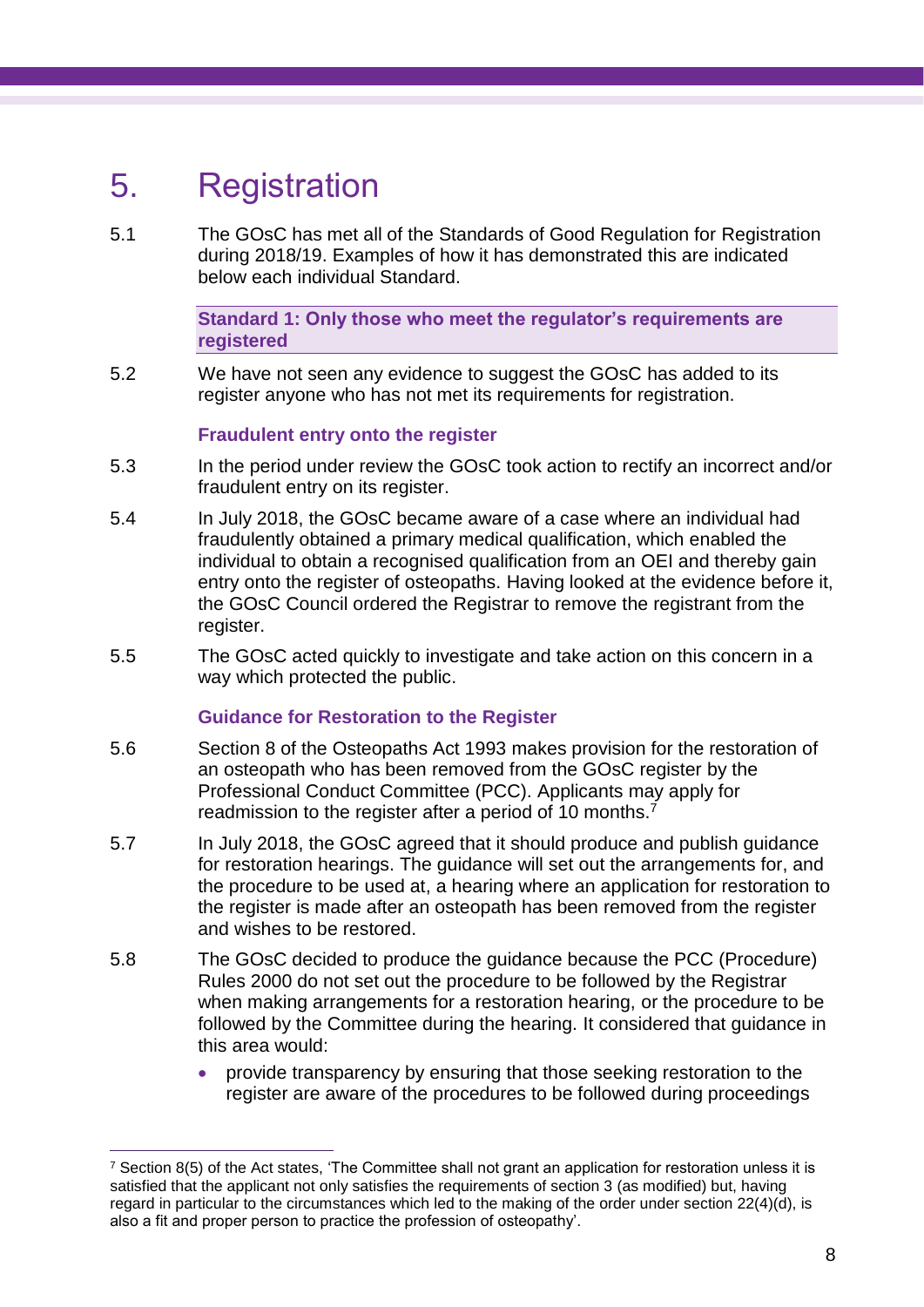- facilitate consistency in the approach adopted by the Registrar following receipt of an application to re-join the register
- ensure consistency in the approach adopted by the PCC during restoration proceedings.
- 5.9 Although the GOsC had not previously received or granted an application for restoration to the register before the production of the guidance, we note that a restoration hearing was held in December 2018. We understand from our review of Council meeting minutes that an interim version of the guidance was used to assist proceedings.
- 5.10 As the GOsC had not previously considered an application for restoration to the register, we consider the risks arising from the absence of a formal procedure have been low. However, we welcome the production of this guidance.

### **Conclusion against this Standard**

5.11 The information we have assessed does not give rise to concerns about performance against this Standard. The GOsC acted quickly when it identified a fraudulent entry on its register and it has developed guidance to address a shortcoming it identified in its legislation. For these reasons we are satisfied that this Standard is met.

> **Standard 2: The registration process, including the management of appeals, is fair, based on the regulator's standards, efficient, transparent, secure, and continuously improving**

- 5.12 This Standard was met last year when we found that the processing times for applications to join the register from applicants who acquired their qualifications in the UK remained static. We noted that there was some variation in the processing times from applicants who obtained their qualifications in the EU/EEA and from elsewhere (international applications). However, we concluded that the variations in processing times were not significant and noted that all applications were progressed within the GOsC's target time frames.
- 5.13 For this performance review period, $8$  the median processing times, in working days, for each category of applicant are provided below:

| <b>Median</b><br>processing<br>times for<br>registration<br>applications<br>from: | Q <sub>1</sub><br>17/18 | Q <sub>2</sub><br>17/18 | Q3<br>17/18 | Q <sub>4</sub><br>17/18 | Q <sub>1</sub><br>18/19 | Q <sub>2</sub><br>18/19 | Q <sub>3</sub><br>18/19 |
|-----------------------------------------------------------------------------------|-------------------------|-------------------------|-------------|-------------------------|-------------------------|-------------------------|-------------------------|
| <b>UK</b>                                                                         | ⌒                       | 2                       | 2           | 2                       | $\overline{2}$          | $\overline{2}$          | $\overline{2}$          |
| <b>EU/EEA</b>                                                                     | 17                      | 21                      | 50          | 27                      | $\overline{2}$          | $\overline{2}$          | N/A <sup>9</sup>        |

 $\overline{a}$ <sup>8</sup> The 2018/19 performance review period consists of Q4 17/18 and Q1-Q3 18/19.

<sup>&</sup>lt;sup>9</sup> No applications on that category were received in the quarter.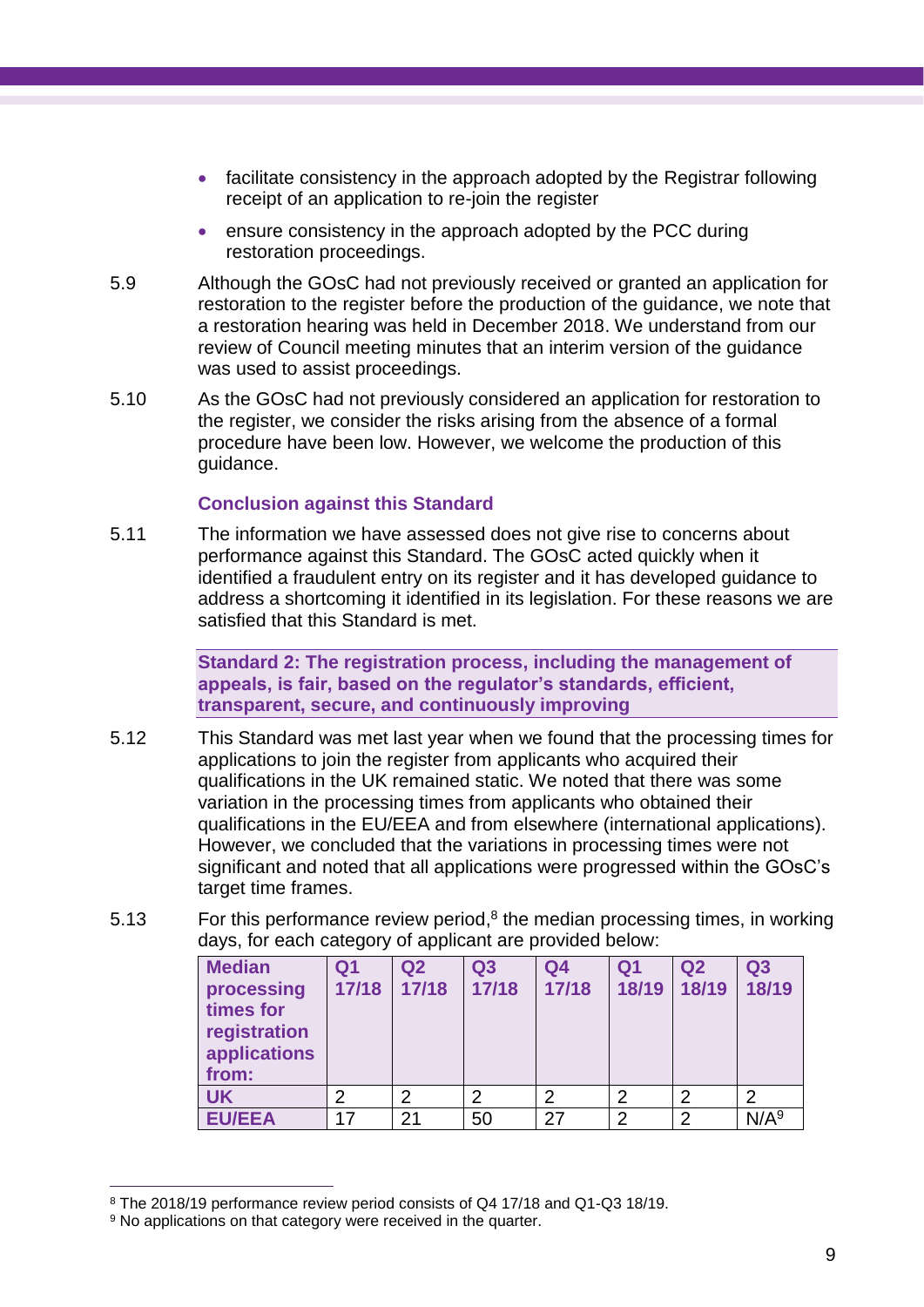| nternational<br><b>Inte</b> | БQ<br>ےכ | r<br>NI. | л<br>. . | u<br>◡◡ |  | n |
|-----------------------------|----------|----------|----------|---------|--|---|

5.14 The table shows that processing times for UK applications have remained stable at two working days. Like last year, there has been some variation in the processing times for EU/EAA and international applications. However, in view of the relatively small number of applications received from individuals who obtained their qualifications in the EU/EEA and from elsewhere, we do not consider this variation gives rise to concerns about the GOsC's performance in this area.

### **Registration assessment fees**

- 5.15 Between November 2017 and January 2018, the GOsC sought views on its proposal to increase its registration fee for applications received from individuals who qualified outside the UK and the EEA. The rationale for increasing the fees was to ensure that the cost of the registration assessment is met by applicants who obtain their qualifications outside the UK and EEA rather than by existing registrants as was previously the case.
- 5.16 The GOsC reported that the feedback it received to the consultation was mixed and whilst the responses were given due regard, the GOsC determined that the consultation did not yield any new information which suggested the proposal should be rejected. The proposal was agreed and the new registration fees for applicants who obtained their qualifications from outside the UK EU/EEA came into force in May 2018.

### **Conclusion against this Standard**

5.17 The information we have reviewed indicates that the GOsC continues to process applications to join its register efficiently. Therefore, we are satisfied that this Standard is met.

> **Standard 3: Through the regulator's registers, everyone can easily access information about registrants, except in relation to their health, including whether there are restrictions of their practice**

- 5.18 This Standard was met with no concerns last year.
- 5.19 During this review period, there have been no changes to how the GOsC's register is accessed or the information that is published on it. The evidence we assessed did not suggest the register is not accurate or accessible.
- 5.20 The checks we completed on a sample of entries on the GOsC's register did not identify any anomalies in the information provided and therefore we are satisfied that this Standard is met.

<sup>&</sup>lt;sup>10</sup> As above.

<sup>11</sup> As above.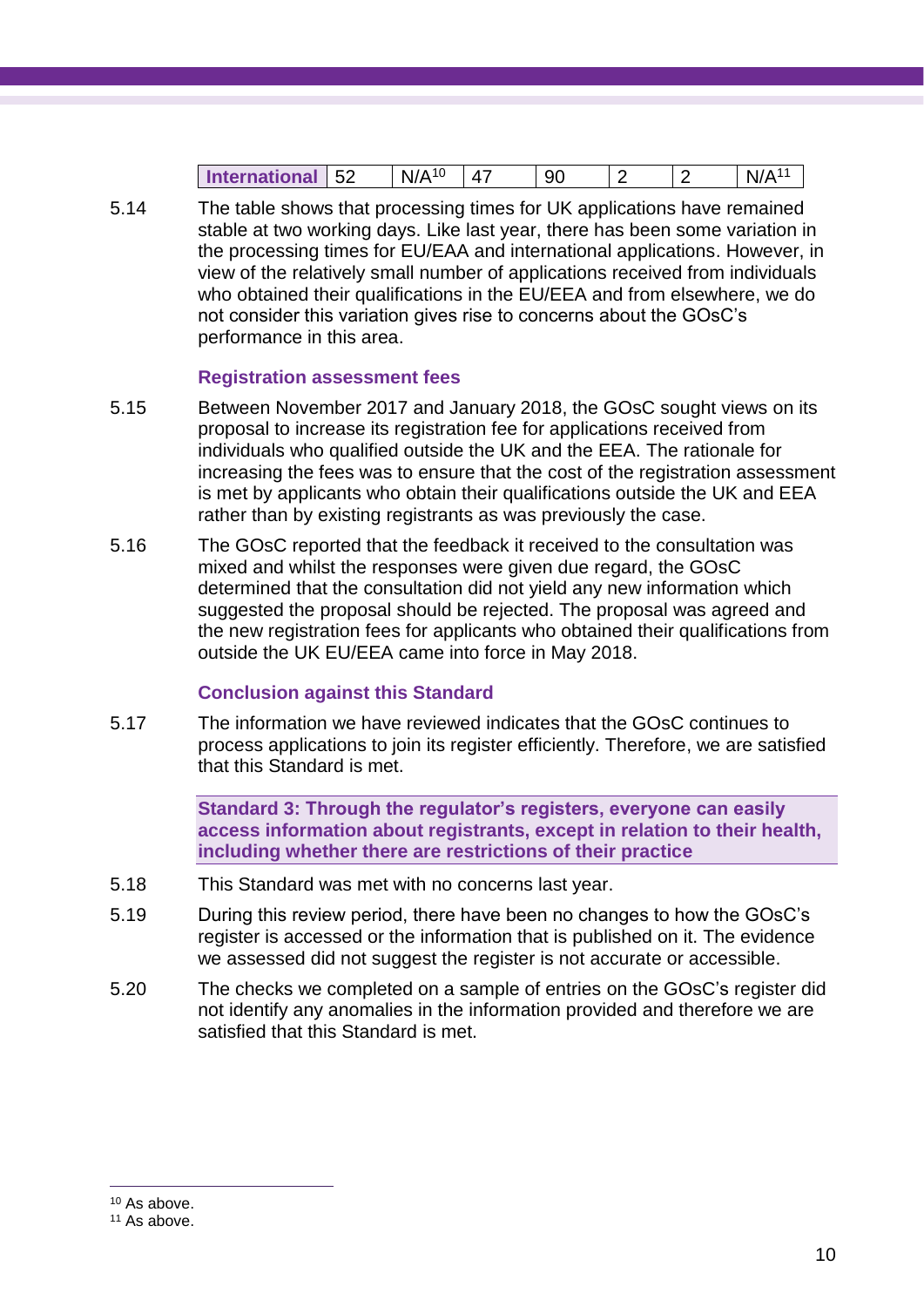**Standard 4: Employers are aware of the importance of checking a health professional's registration. Patients, service users and members of the public can find and check a health professional's registration**

- 5.21 The register search function remains prominently displayed on the GOsC's website. It allows the user to search by postcode, county or country, by the osteopath's surname and by GOsC registration number. Additional features enable users to search for registered osteopaths practising in premises with disabled access, those who conduct home visits or are Welsh-speaking.
- 5.22 We are therefore satisfied that this Standard is met.

**Standard 5: Risk of harm to the public and of damage to public confidence in the profession related to non-registrants using a protected title or undertaking a protected act is managed in a proportionate and risk-based manner**

- 5.23 This Standard was met last year and there have been no changes to the GOsC's processes in this area. Its website continues to provide information about protection of title, including information about how to raise a concern and the process followed when it receives information about non-registrants using a protected title or undertaking a protected act.
- 5.24 The GOsC's *Protecting the osteopathic title* enforcement policy sets out its approach to protecting the unlawful use of the osteopathic title and is available on the website.
- 5.25 During this review period, the GOsC reported it received 33 concerns related to the protection of title and issued 27 cease and desist letters informing the individual and/or organisation concerned of the law, asking them to stop using the title and warning they may be prosecuted if they fail to act as instructed. We are satisfied that this Standard is met.

**Standard 6: Through the regulator's continuing professional development/revalidation systems, registrants maintain the standards required to stay fit to practise**

- 5.26 Last year we reported on the GOsC's progress with the development of its new Continuing Professional Development (CPD) scheme. Throughout this review period, the GOsC has continued to develop its CPD guidance, guidelines and resources which provide registrants with the information they require to complete their CPD. It has also:
	- produced peer discussion review guidelines
	- created templates for recording CPD activity
	- developed documents for self-reflection
	- published case studies
	- published articles explaining the new CPD scheme in its magazine *The Osteopath.*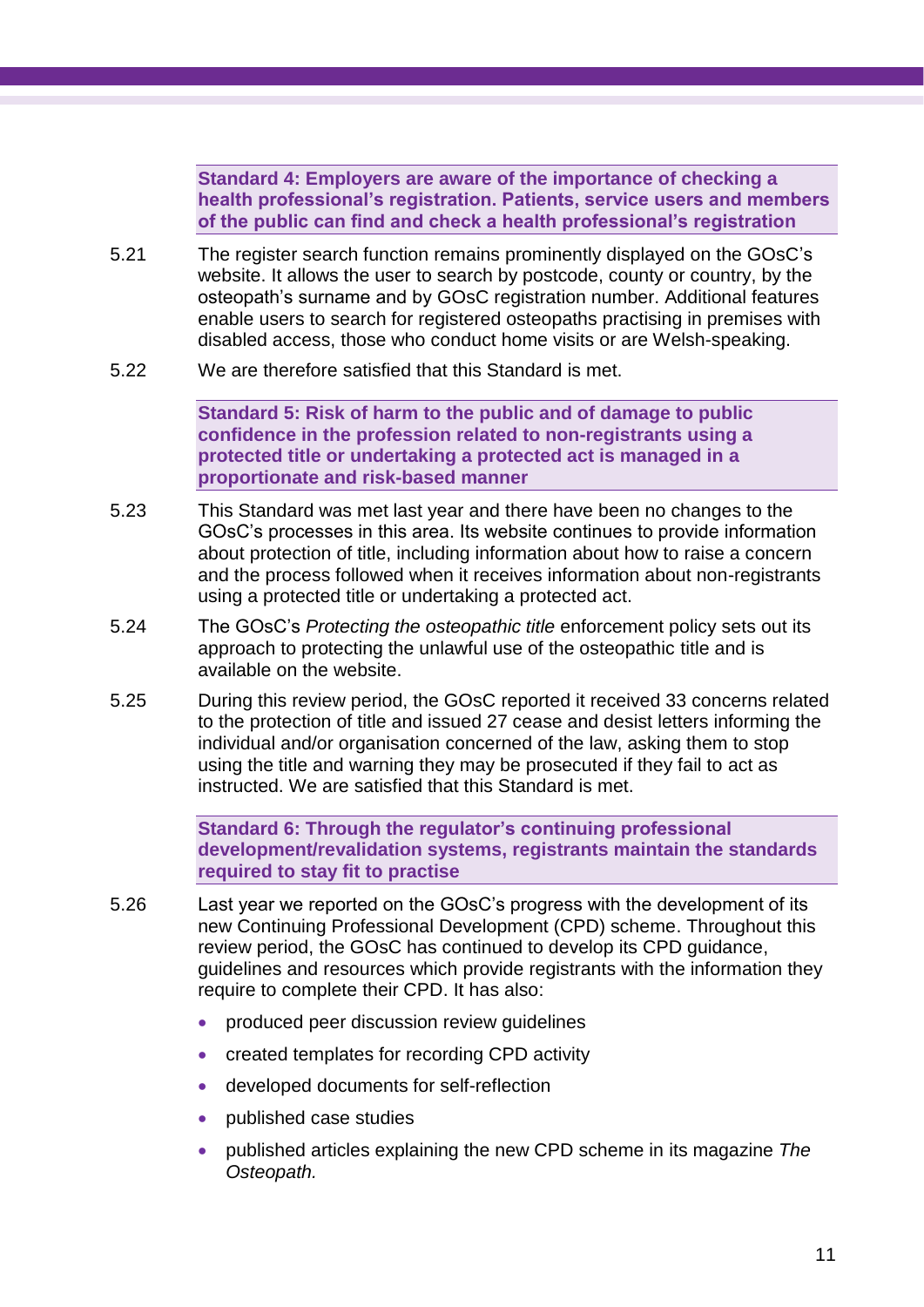- 5.27 The GOsC launched the new CPD scheme for osteopaths on 1 October 2018 when the first cohort of registrants moved onto the scheme. The new scheme requires registrants to complete 90 hours of CPD, including at least 45 hours learning with others, over a three-year period. The underpinning themes of the new scheme are engagement, support and community, and the scheme aims to address professional isolation through creating collaborative working and learning environments. Under the new scheme, CPD will remain primarily self-directed, but must include the following:
	- CPD in each of the four themes of the OPS<sup>12</sup>
	- a CPD activity in communication and consent
	- an objective activity, for example case-based discussion, peer observation and feedback, patient feedback or clinical audit
	- at the end of the three-year CPD cycle, a Peer Discussion Review with an osteopathic colleague to discuss CPD and practice, demonstrating engagement with the CPD scheme.
- 5.28 The GOsC provided registrants with their individual CPD cycle dates to inform them when they would transfer to the new scheme. Any osteopaths who register with the GOsC from 1 October 2018 will automatically be included in the new scheme.
- 5.29 Under the previous scheme, registrants were required to complete a minimum of 30 hours of CPD activities within a 12-month period, split into two categories: 'learning with others' – any relevant learning activity that involves interaction with osteopaths, healthcare practitioners or other professionals; and 'learning by oneself' – any relevant learning activity that does not involve other people.
- 5.30 The new scheme reinforces the requirements for registrants to work in accordance with the OPS and requires registrants to evidence learning in line with the four themes of the OPS. We will monitor the effectiveness of the new CPD scheme in future reviews.
- 5.31 Based on the information we have reviewed, we are satisfied that this Standard is met.

### <span id="page-15-0"></span>6. Fitness to Practise

6.1 The GOsC has met all of the Standards of Good Regulation for Fitness to Practise during 2018/19. Examples of how it has demonstrated this are indicated below each individual Standard.

> **Standard 1: Anybody can raise a concern, including the regulator, about the fitness to practise of a registrant**

6.2 This Standard was met last year after a targeted review which examined the impact of the *Threshold Criteria for Unacceptable Professional Conduct*

<sup>12</sup> See paragraph 3.2 above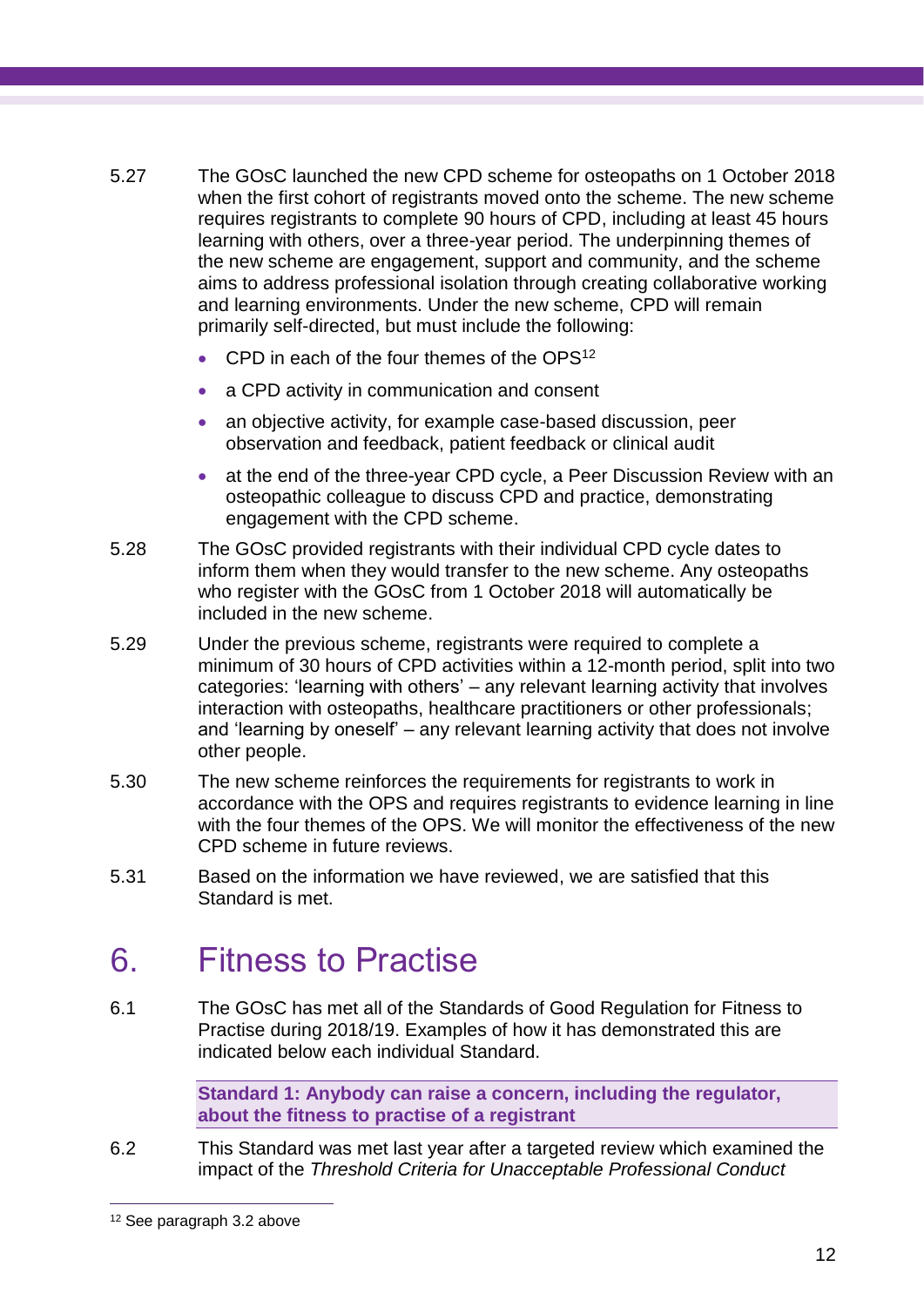(threshold criteria) which were introduced in February 2015; and the impact of the Initial Closure Procedure (ICP) introduced in February 2017.

- 6.3 As part of our targeted review, we identified some concerns in relation to the way in which the ICP was being applied. One concern related to adherence to the GOsC timeframe for requesting further information when required. However, we did not find any public protection concerns arising from these issues. In response to our findings, the GOsC told us that it would be reviewing its existing performance indicators, and it intends to pilot its proposed new performance indicators during 2019.
- 6.4 The evidence we have assessed this year does not suggest that the GOsC is not adhering to its own published timeframes for requesting further information.
- 6.5 In our 2017/18 performance review, we noted that the published guidance on the ICP did not make it clear that it is not only the substance of a complaint but also the evidence in support of it which will be considered by a Screener, and that the guidance did not indicate when the assessment on whether a case raises issues of public and patient safety would be made. In response to our concerns, the GOsC informed us that it would consider adding an explanatory note to clarify the point at which an assessment on whether a case raises issues of public and patient safety would be made.
- 6.6 The GOsC has not updated the guidance used by Screeners. However, we note that our last report was published on 13 December 2018, towards the end of this review period and as such, there has not been sufficient time for the GOsC to review the guidance and introduce amendments in response to our suggestions. Whilst the evidence we assessed in the period under review did not suggest additional concerns in this area, we will consider any updated guidance as part of future reviews of the GOsC's performance against this Standard.

### **Advertising cases**

6.7 In the period under review, the GOsC did not receive any advertising concerns. Last, year we had some concerns about the way in which the ICP was being applied to these cases but did not identify any public protection concerns. In our report, we suggested that the GOsC should consider documenting its processes in relation to these types of cases. We note that since the publication of our last report, there has been limited time for the GOsC to consider this suggestion. We will continue to monitor this area.

### **Conclusion against this Standard**

6.8 The information we assessed during this performance review period does not give rise to concerns in this area. Furthermore, the GOsC continues to have processes in place allowing individuals to raise concerns about a registrant. The complaints page on the GOsC website is easily accessible and provides clear information for complainants and registrants. We are therefore satisfied that this Standard is met.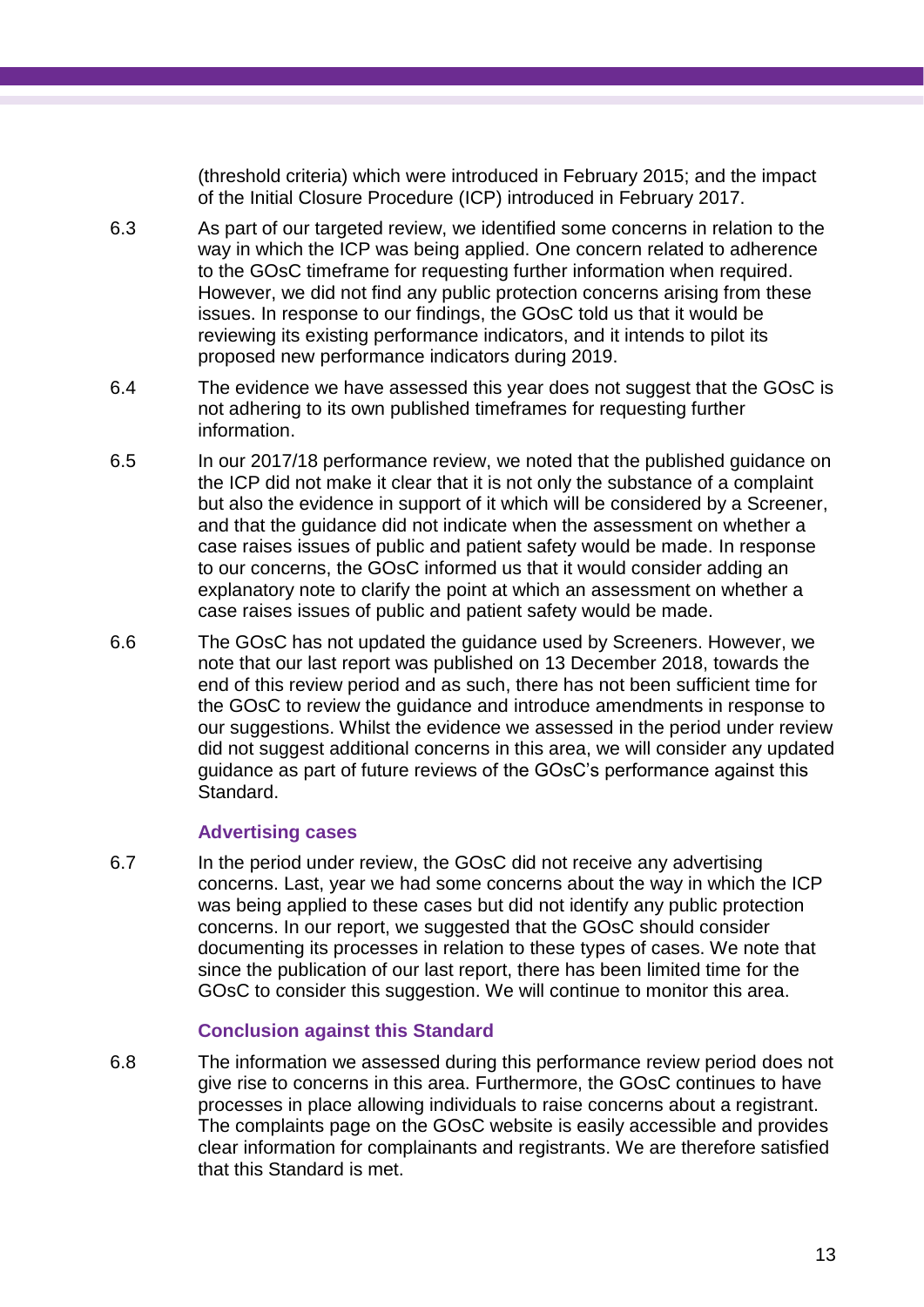**Standard 2: Information about fitness to practise concerns is shared by the regulator with employers/local arbitrators, system and other professional regulators within the relevant legal frameworks**

- 6.9 This Standard was met with no concerns last year when we reported that the GOsC has memoranda of understanding with several organisations. These arrangements remain in place and the evidence we reviewed did not indicate the GOsC failed to share information about fitness to practise concerns with local arbitrators, system and other professional regulators.
- 6.10 The *Policy on Notification of Fitness to Practise Investigations and Outcomes*, which we referred to last year, sets out when the GOsC will inform a registrant's employer, and anyone who they may have a contractual relationship with, that it has received a referral and that the allegation is to be referred. It also contains information on when the GOsC will disclose the details of any sanction imposed.
- 6.11 We are satisfied that this Standard is met.

**Standard 3: Where necessary, the regulator will determine if there is a case to answer and if so, whether the registrant's fitness to practise is impaired or, where appropriate, direct the person to another relevant organisation**

6.12 This Standard was met last year following a targeted review which looked at the impact of the threshold criteria and ICP on how the GOsC determines whether there is a case to answer in respect of the complaints it receives. We were satisfied that the Standard was met as the number of cases closed by the Investigating Committee (IC) since the introduction of the threshold criteria in 2015 was low, and we did not observe a change in the proportion of case to answer to no case to answer decisions made by the IC.

#### **Investigating Committee Decision-Making Guidance**

- 6.13 During this review period the GOsC consulted on and introduced an amended *Investigating Committee Decision-Making Guidance* (the guidance). Key changes included providing detailed guidance to the IC on its role and function, providing clarity on the process for decision making, including guidance on issuing advice to registrants, and incorporating the threshold criteria into the guidance document.
- 6.14 The guidance was introduced in August 2018 and the GOsC has said it updated it to improve the quality and consistency of decisions made by the IC. The GOsC states that the guidance provides a framework for decisionmaking but that this should not impact the IC reaching a decision independently.
- 6.15 As the guidance was only recently introduced and the number of decisions where it will have been applied is likely to be low, we will consider the impact of the guidance on decision-making in our next performance review when there is likely to be a larger number of decisions for us to review.
- 6.16 The following table compares the GOsC's performance in the number of decisions made by the IC in the period under review against the performance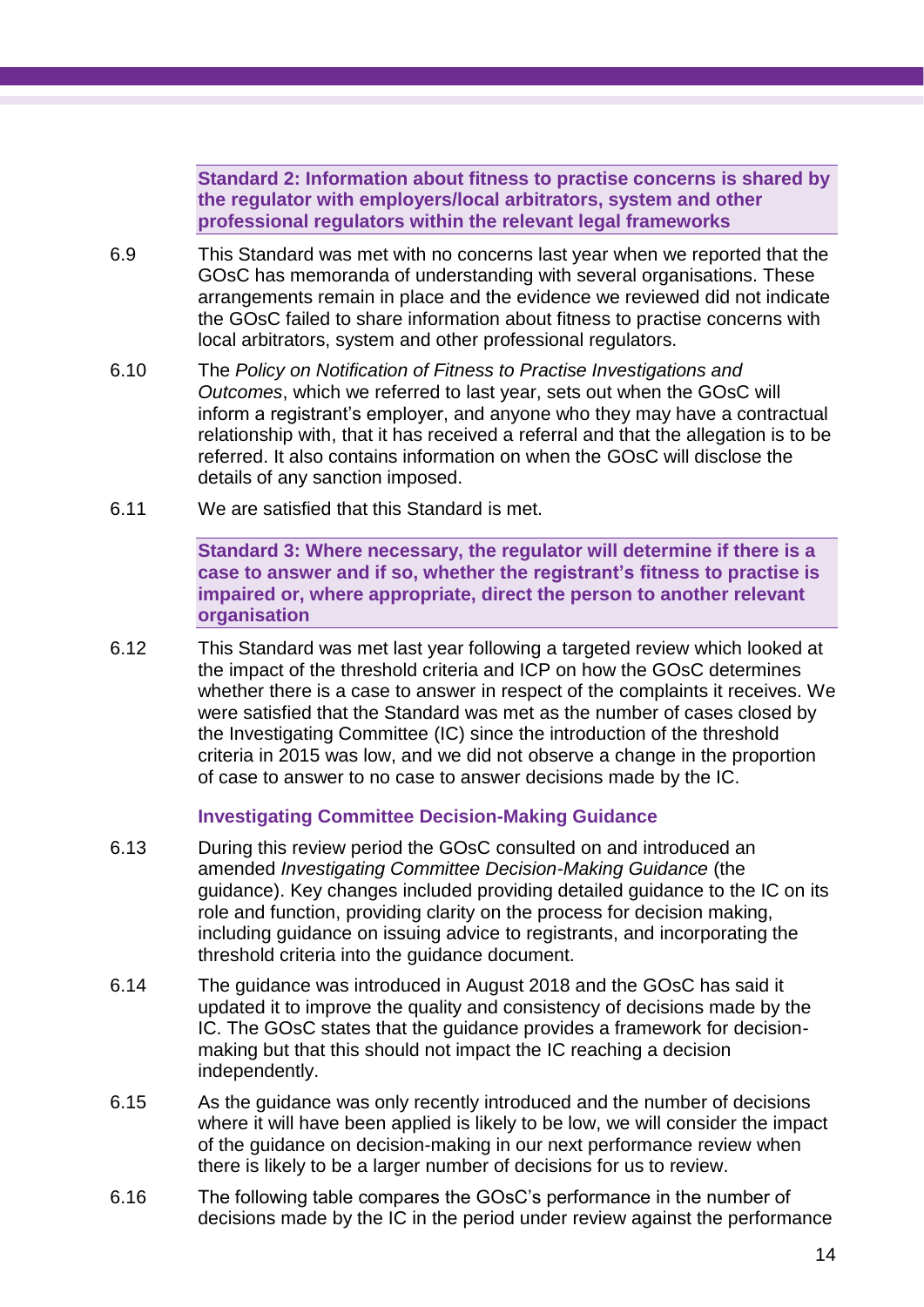|                                             |                                                            | 2016/1714<br>annual | 2017/1815<br>annual | 2018/19<br>annual |
|---------------------------------------------|------------------------------------------------------------|---------------------|---------------------|-------------------|
|                                             | No further action                                          | 15                  | 19                  | 15                |
|                                             | Advice                                                     | 0                   | 1                   | 1                 |
| <b>Number of</b>                            | Warning/caution (not<br>published on the<br>register)      | N/A                 | N/A                 | N/A               |
| decisions<br>made by an IC,<br>and with the | Warning/caution<br>(published on the<br>register)          | N/A                 | N/A                 | N/A               |
| following<br>outcomes                       | <b>Referral to Fitness to</b><br><b>Practise Committee</b> | 40                  | 23                  | 34                |
|                                             | Undertakings                                               | N/A                 | N/A                 | N/A               |
|                                             | Adjourned <sup>16</sup>                                    | N/A                 | N/A                 | 8                 |
|                                             | Total                                                      | 55                  | 43                  | 58                |

it reported to us over the last two years when the Authority routinely collected the outcome of cases concluded by the IC.<sup>13</sup>

- 6.17 This information shows that the number of no further action decisions has remained relatively stable year on year since the inception of the threshold criteria in 2015 and since last year's performance review period. While the proportion of case to answer and no further action decisions has varied from year to year, this is across a very small number of cases and does not on its own raise concerns. We will continue to monitor this.
- 6.18 There have been no changes to the GOsC's processes in this area and its performance is consistent with that reported to us in previous years. We have not identified any concerns which suggest the GOsC does not determine whether there is a case to answer or does not direct individuals to another relevant organisation. Accordingly, we are satisfied that this Standard is met.

**Standard 4: All fitness to practise complaints are reviewed on receipt and serious cases are prioritised and where appropriate referred to an interim orders panel**

6.19 In our targeted review last year, we had some concerns about the GOsC's processes for, and its approach to, risk assessments of fitness to practise concerns. The GOsC introduced a new triage form in 2016 and implemented an amended form in July 2018, which requires a more detailed assessment to be evidenced than that which we observed in a number of cases we

<sup>15</sup> See footnote 15 above.

 $\overline{a}$ <sup>13</sup> Where N/A is inserted, the data is not applicable to the GOsC.

<sup>&</sup>lt;sup>14</sup> The data for this year records the number of cases concluded by the IC and the outcomes. In April 2018, the Authority amended the dataset to ask regulators to provide information on the number of decisions made by the IC.

<sup>&</sup>lt;sup>16</sup> The Authority began collecting adjournment data in relation to IC decisions as part of its dataset from January 2018.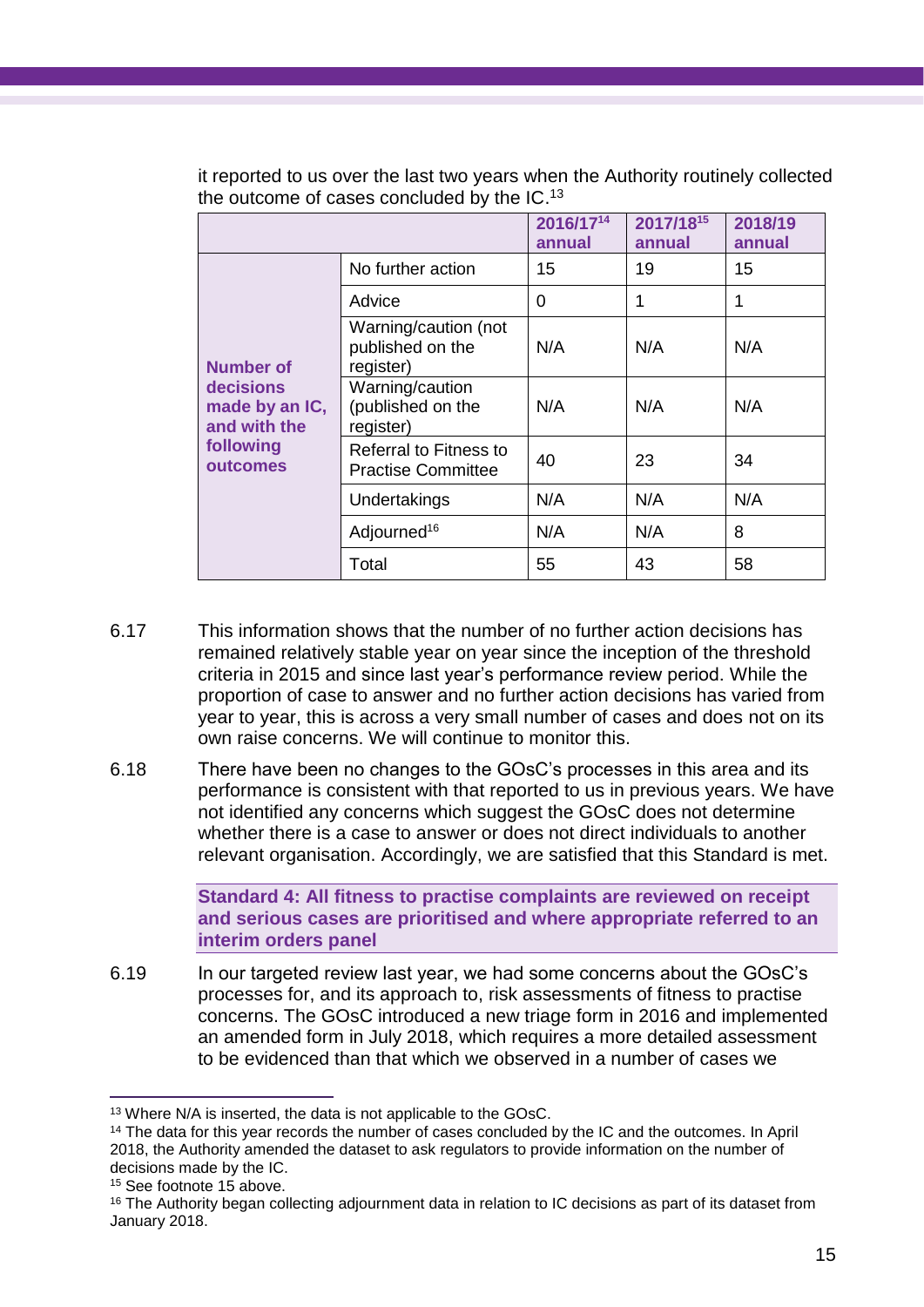audited. As we did not identify any cases in which a significant risk was not acted upon, and due to the GOsC's improved performance in time taken to impose an interim order, we concluded that this Standard was met last year.

6.20 During this performance review period, the GOsC has provided as part of its dataset the median time from receipt of a complaint to an interim order decision, and the median time from receipt of information indicating the need for an interim order and decision. The former is an indicator of how well the regulator's risk assessment process is working – whether it is risk assessing cases promptly on receipt, identifying potential risks and prioritising higher risk cases so that it can quickly obtain further information. The latter indicates whether the regulator is acting as quickly as possible once it identifies the need to apply for an interim order.

|                       | <b>Median time to</b><br>interim order<br>committee<br>decision from<br>receipt of<br>complaint | <b>Median time to</b><br>interim order<br>committee decision<br>from decision that<br>there is information<br>indicating the need<br>for an order |  |  |
|-----------------------|-------------------------------------------------------------------------------------------------|---------------------------------------------------------------------------------------------------------------------------------------------------|--|--|
| <b>Annual 2016/17</b> |                                                                                                 |                                                                                                                                                   |  |  |
| <b>Annual 2017/18</b> | 3                                                                                               | 3                                                                                                                                                 |  |  |
| Q1 2018/19            | 5                                                                                               | З                                                                                                                                                 |  |  |
| Q2 2018/19            | 6                                                                                               | 3                                                                                                                                                 |  |  |
| Q3 2018/19            |                                                                                                 |                                                                                                                                                   |  |  |

6.21 The quarterly and annual median data regarding the time taken to impose an interim order, as provided to us by the GOsC is set out in the table below:

6.22 The dataset shows that the median time taken to an interim order decision from receipt of a complaint has decreased throughout 2018/19. We note a slight increase in quarter two, however we do not perceive this to be a significant concern as the median times in quarters one and three are lower. Fluctuations are to be expected where the caseload is as low as that of the GOsC. The median time from receipt of information indicating the need for an interim order to interim order committee decision has remained at three weeks in the period under review. This indicates to us that its processes are effective and suggests that the GOsC is acting quickly when it receives information indicating that an interim order may be required. On this basis, we are satisfied that this Standard is met.

> **Standard 5: The fitness to practise process is transparent, fair, and proportionate and focused on public protection**

### **Hearings and Sanctions Guidance**

6.23 As we reported last year, in February 2018 the GOsC implemented new *Hearings and Sanctions Guidance* which is designed to assist the Practice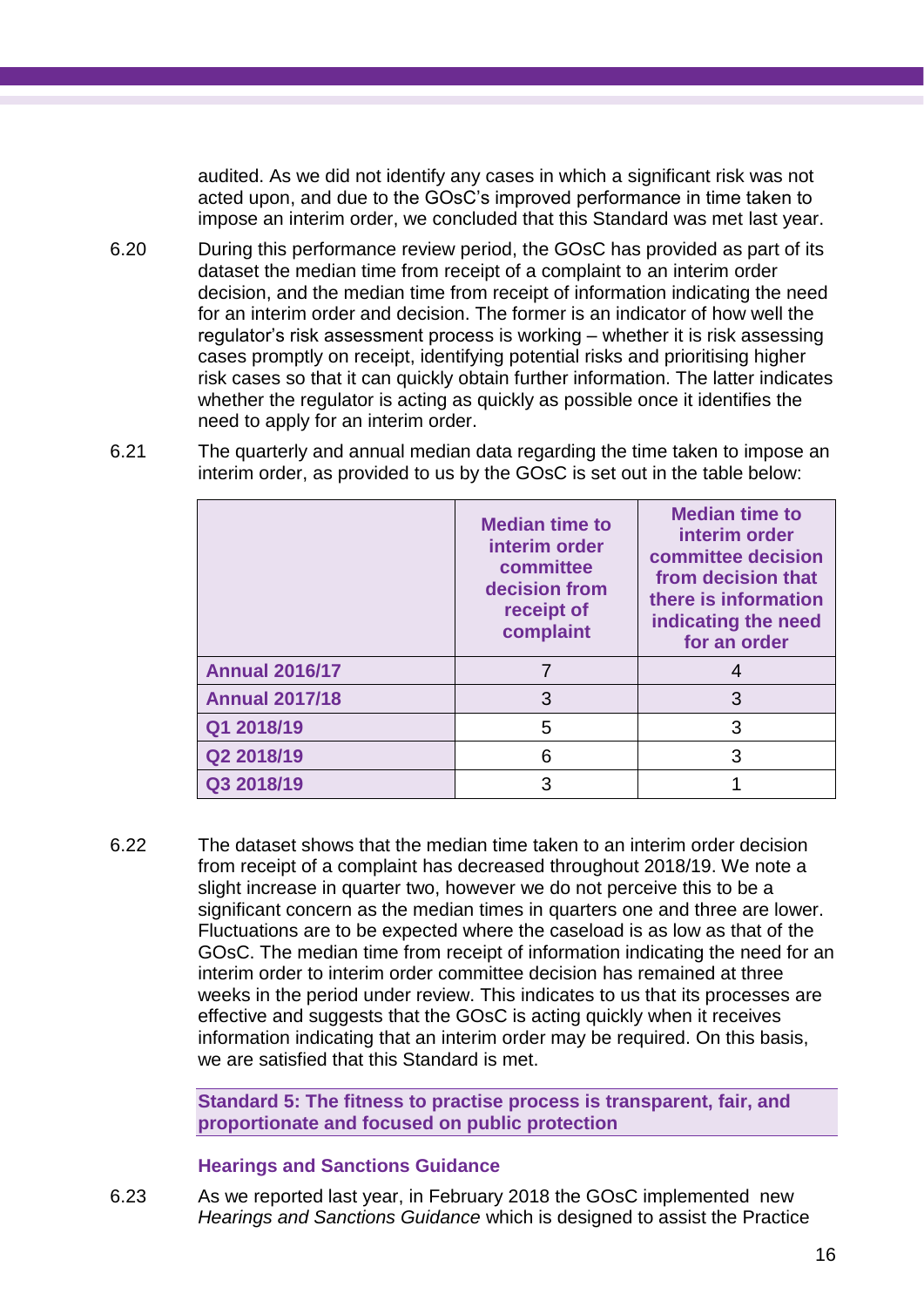Committees when it considers which sanctions are appropriate following its findings that a registrant's fitness to practise is impaired.

6.24 During this performance review period the GOsC submitted 28 decisions to the Authority. We did not appeal any of these decisions under our Section 29 powers<sup>17</sup> and we have not identified concerns about how the *Hearings and Sanctions Guidance* is being used by the Practice Committees.

### **Practice note on consensual disposal (Rule 8)**

- 6.25 Last year, we reported that the GOsC had consulted on a new practice note for consensual disposal under Rule 8 of the GOsC Professional Conduct Committee (Procedure) Rules 2000. <sup>18</sup> The practice note describes the process where the Professional Conduct Committee (PCC) may decide to dispose of proceedings against a registrant without holding a hearing, by issuing an admonishment which is accepted by the registrant. The practice note was effective from 1 February 2018.
- 6.26 The practice note sets out cases which will not be appropriate for disposal under Rule 8. The document states that cases which include, but are not limited to, serious allegations in relation to the following will not be appropriate for disposal under Rule 8:
	- violence
	- sexual and/or physical abuse (including child pornography and neglect)
	- vulnerable persons
	- dishonesty, deception or fraudulent behaviour
	- criminal convictions resulting in the imposition of a sentence of imprisonment (or suspended sentence)
	- significant failings in the examination and/or treatment of one or more patients
	- significant failure to protect patients, colleagues or the wider public from risk of harm
	- where public confidence in the osteopathic profession could be substantially undermined
	- a significant failure to uphold the standards and competence among osteopathic professionals.

### **Key performance indicator review**

6.27 In this review period, the GOsC confirmed that it was undertaking a review of its fitness to practise processes and key performance indicators (KPIs). As

<sup>&</sup>lt;sup>17</sup> See footnote 4 for an explanation of our Section 29 process.

<sup>&</sup>lt;sup>18</sup> The provisions set out under Rule 8 of the PCC Rules 2000 allow the GOsC to conclude cases between the GOsC and the Registrant subject to fitness to practise proceedings, without holding a final hearing. The Rule 8 procedure only applies to an allegation that a registrant is guilty of unacceptable professional conduct, professional incompetence or has been convicted in the UK of a criminal offence which is relevant to the registrant's fitness to practise. An admonishment is the only available sanction under this provision.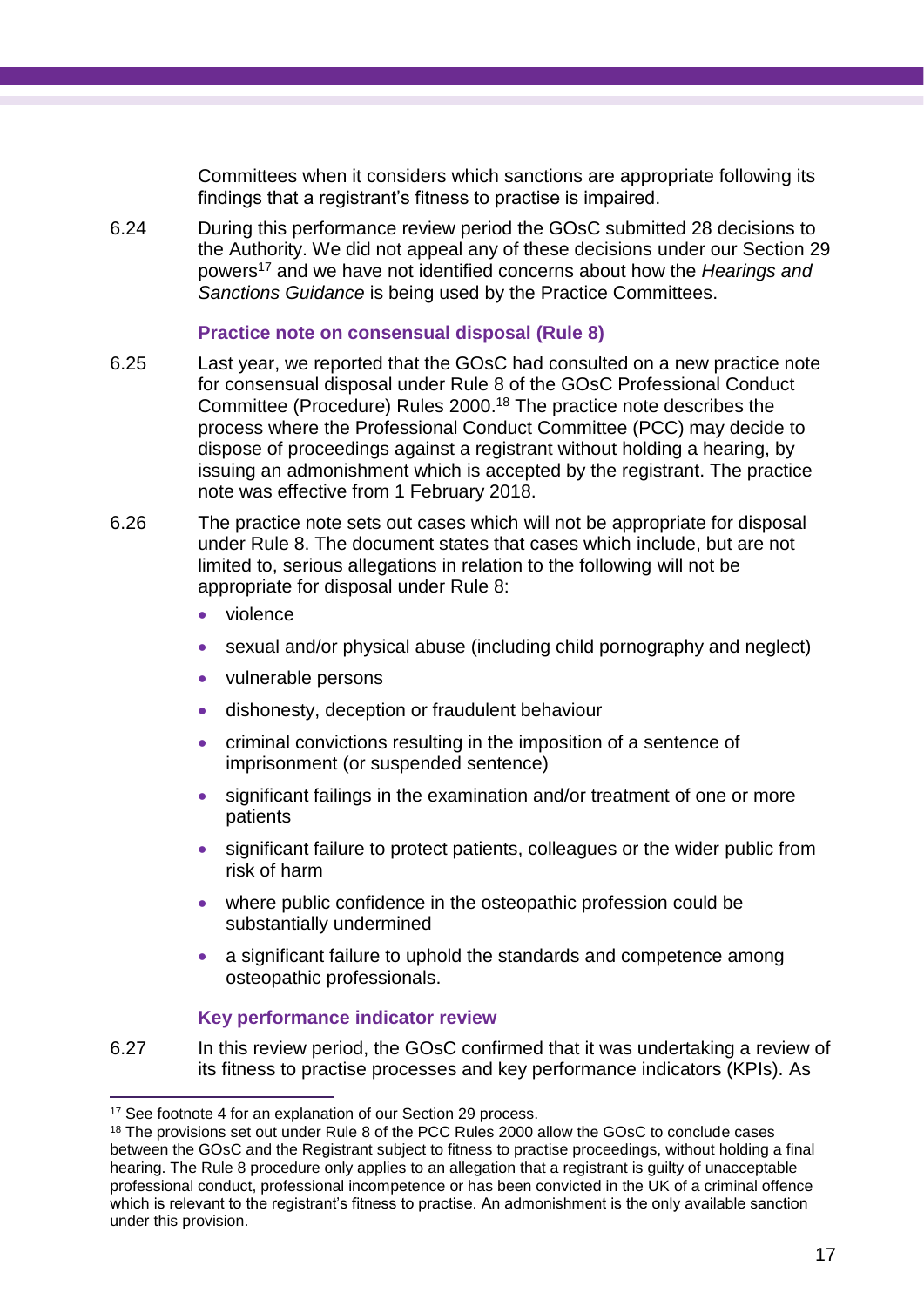part of this review the GOsC is exploring options which will allow it to improve the efficiency of its processes without the need to make changes to its legislation. As outlined below, the GOsC is also consulting on a number of other procedures to improve its processes.

#### **Cancellation of a hearing (Rule 19)**

6.28 Rule 19 provides for the GOsC or the registrant subject to fitness to practise proceedings to make an application for the PCC to conclude a case without a final hearing. Examples of when these applications can be made include: where a complainant is unfit to provide evidence at a hearing; or where evidence has emerged subsequent to the IC referral to the PCC which means that there is no longer a case to answer. From March to May 2019, the GOsC consulted on a draft practice note on Rule 19 proceedings which, if introduced, will guide the PCC through the appropriate procedure for the cancellation of a case following referral from the IC. The GOsC has told us that this practice note is intended to enable the PCC to adopt a workable and flexible approach to Rule 19 applications which it hopes will improve transparency while preserving the safeguards built into the Rule.

### **Standard Case Directions**

6.29 Last year, we reported that the GOsC was consulting on a practice note for Standard Case Directions. The consultation concluded in the period under review. The GOsC has informed us that, in accordance with its 2018/19 business plan, it will introduce the practice note and also review its fitness to practise KPIs and internal timescales. Since the practice note will affect the GOsC's fitness to practise procedures post IC referral, it is delaying the introduction until its KPIs have been considered by its Council.

### **Conclusion against this Standard**

6.30 This year, the GOsC has continued its work in developing a number of its fitness to practise processes, as outlined above, to ensure that they are transparent, fair, and proportionate, and are focused on public protection. We are therefore satisfied that this Standard is met.

> **Standard 6: Fitness to practise cases are dealt with as quickly as possible taking into account the complexity and type of case and the conduct of both sides. Delays do not result in harm or potential harm to patients and service users. Where necessary the regulator protects the public by means of interim orders**

6.31 Last year, we conducted a targeted review of the GOsC's performance against this Standard as we noted a decline in performance of the time taken by the GOsC to conclude fitness to practise cases. We were also concerned about the increasing times to progress cases and increases in the number of adjourned hearings. Following the review of GOsC cases and the data provided, we decided that the increase in time taken to conclude cases was not so significant as to justify a finding that the Standard was not met in 2017/18.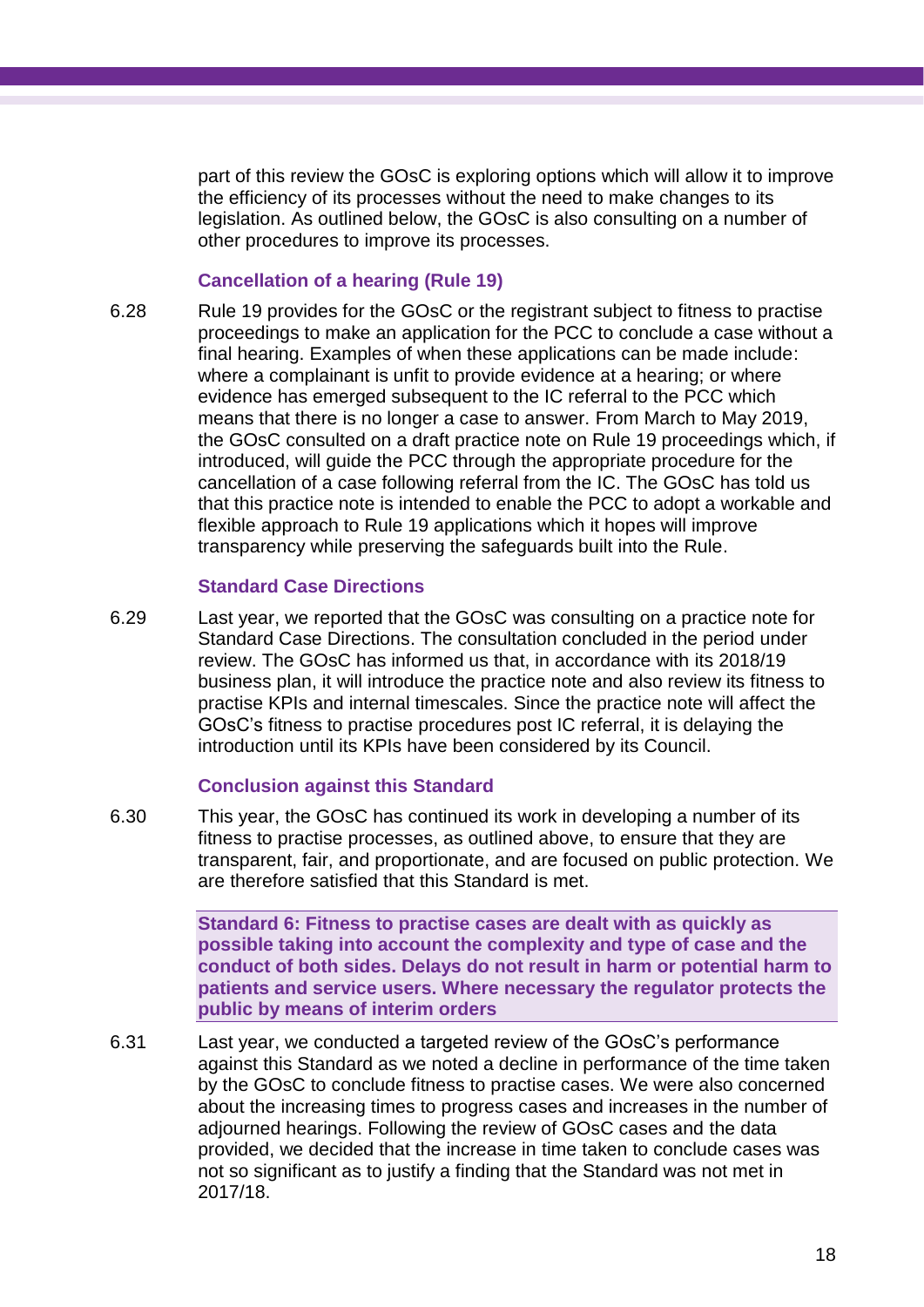| <b>Measure</b>                                                                                                | 2017/18        |                |                 |                | 2017/18<br>2018/19<br>annual |                |             |                |
|---------------------------------------------------------------------------------------------------------------|----------------|----------------|-----------------|----------------|------------------------------|----------------|-------------|----------------|
| <b>Number of open</b><br>cases older than:                                                                    | Q <sub>1</sub> | Q2             | Q <sub>3</sub>  | Q <sub>4</sub> |                              | Q <sub>1</sub> | Q2          | Q <sub>3</sub> |
| 52 weeks                                                                                                      | 15             | 17             | 12 <sup>2</sup> | $\overline{7}$ | $\overline{7}$               | $\overline{7}$ | 11          | $\overline{7}$ |
| 104 weeks                                                                                                     | 3              | 3              | $\overline{2}$  | $\mathbf{1}$   | 1                            | 1              | 3           | 5              |
| 156 weeks                                                                                                     | $\mathbf 0$    | $\overline{0}$ | $\Omega$        | $\mathbf 0$    | $\overline{0}$               | 1              | $\mathbf 1$ | 1              |
| <b>Median time from</b><br>receipt of initial<br>complaint to the<br>final PCC<br>determination               |                |                |                 |                | 58                           | 53             | 87          | 35             |
| <b>Median time</b><br>taken from<br>receipt of an<br>initial complaint<br>to a final<br>decision by the<br>IC | 30             | 42             | 16              | 25             | 34                           | 18             | 20          | 20             |
| <b>Median time</b><br>taken from final<br><b>IC decision to</b><br>the final PCC<br>determination             |                |                |                 |                | 32                           | 33             | 53          | 22             |

### 6.32 The median timeliness data for the period under review is set out below:<sup>19</sup>

- 6.33 The data shows that the median time from receipt of referral to final IC decision has decreased, which indicates an improvement in the time taken to progress cases through the initial stages of the process.
- 6.34 The quarterly data for the time taken from final IC decision to final PCC decision or other final case disposal shows an increase from 33 weeks in quarter one to 53 weeks in quarter two, and then a decrease to 22 weeks in quarter three. We cannot, at this stage, draw a conclusion on this data. However, we will continue to monitor this in future performance reviews.
- 6.35 At the time of writing this report, we do not hold the annual data for the time from receipt of a complaint to referral to a final PCC determination or other final case disposal for 2018/19. We do however hold quarterly data in respect of three quarters for this review period. The quarterly data we have does not provide sufficient basis to determine that performance has declined during this review period. We note that the GOsC has reported that the timeliness measure increased because several complex older cases were concluded.

 $\overline{a}$ <sup>19</sup> The Authority introduced a revised quarterly dataset with effect from 1 April 2018. This review period for the GOsC therefore straddles two different datasets. There are some differences in the items collected in each dataset. The shaded areas represent unavailable data due to the way in which the data was previously collected.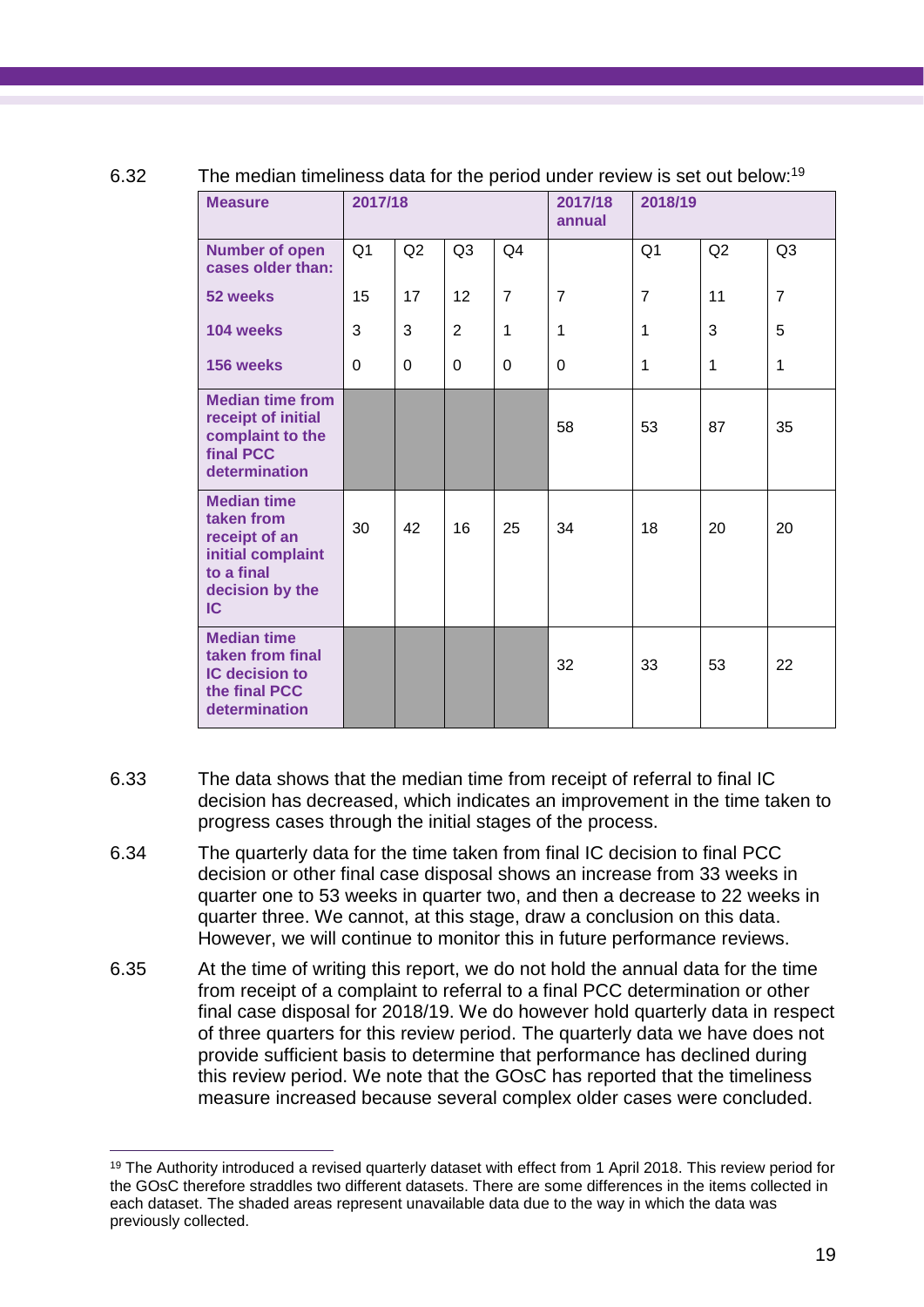6.36 We do not consider the increase in quarter two to be of a concern given the significant reduction in the median time in quarter three. The GOsC has a relatively small caseload which can lead to greater variation in its figures.

### **Conclusion against this Standard**

- 6.37 The median time from receipt of referral to final IC decision has significantly decreased in the period under review as compared to the 2017/18 annual figure.
- 6.38 This review period, the median time from receipt of initial complaint to the final PCC determination has fluctuated which is in part explained by the disposal of older cases. At the time of writing, we have not received the annual data.
- 6.39 The median time taken from receipt of complaint to IC has been consistent during this performance review period, following a period of fluctuation last year. Last year our concerns were mitigated by the measures taken by the GOsC to improve timeliness. The measures included the introduction of a listings protocol and an escalation policy for use when requested information was not provided within set timeframes. These measures appear to have had a positive impact on timeliness this year.
- 6.40 Overall, the GOsC's timeliness measures have improved since 2017/18. Furthermore, the GOsC has developed Standard Case Directions which it anticipates will improve how all parties prepare for hearings. This has the potential to improve the progression of cases and reduce the number of cases adjourned.
- 6.41 Based on the information we have assessed this year, we are satisfied that this Standard is met.

**Standard 7: All parties to a fitness to practise case are kept updated on the progress of their case and supported to participate effectively in the process**

- 6.42 Although this Standard was not included as part of our targeted review last year, we identified several cases where the complainant was not informed of the decision to close the case despite the provisions laid out in its Rules.<sup>20</sup> The GOsC told us that, in the cases we identified, the complainants had indicated that they did not wish to pursue the case and therefore the GOsC did not consider it necessary to confirm that the Screener had closed the concern under the ICP. We considered that a formal notification of closure and reasons should be sent to the complainant.
- 6.43 We also had concerns that the GOsC did not make clear that decisions to close cases rested with an independent decision-maker (the Screener). The GOsC acknowledged that a consistent and clearer explanation should be used across all cases closed by a Screener. However, we determined that

<sup>20</sup> Section 6(1) of The General Osteopathic Council (Investigation of Complaints (Procedure) Rules Order of Council 1999 directs screeners to notify the complainant of the decision and reasons in writing.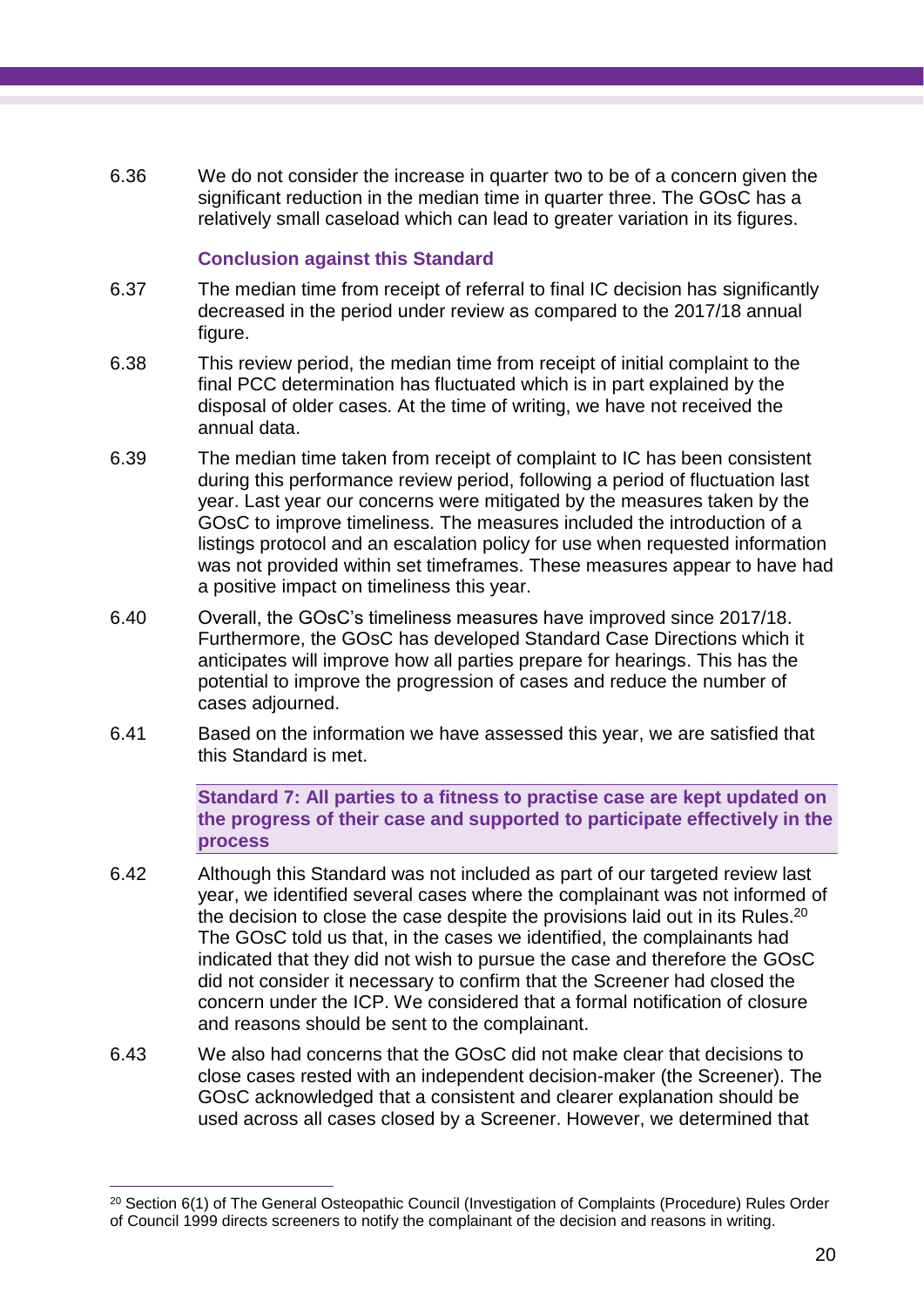our concerns were not sufficient for us to conclude that this Standard was not met.

- 6.44 During this performance review period, the GOsC has introduced a template letter which is a basis for notifying complainants of the Screener's closure decision and its standard procedure is to send this letter in all cases closed unless there are exceptional circumstances, for example when the complainant has asked explicitly not to be contacted. We welcome the amendment to this procedure.
- 6.45 The GOsC has amended its internal manual regarding communicating closure decisions to complainants. We have seen no other developments in this area of the GOsC's work during the review period and we have seen no evidence to suggest that parties to the fitness to practise process are not being appropriately updated and supported to participate. The guidance available to its registrants regarding the fitness to practise process and hearings, both updated in the previous performance review period, is comprehensive.
- 6.46 We are therefore satisfied that this Standard is met.

**Standard 8: All fitness to practise decisions made at the initial and final stages of the process are well reasoned, consistent, protect the public and maintain confidence in the profession**

6.47 This Standard was met last year. During this performance review period, the GOsC provided us with 28 final decisions. All of the decisions were found to be sufficient to protect the public, and we did not refer any decisions to the High Court.

### **Decision Review Group**

- 6.48 As noted in last year's report, the GOsC established a Decision Review Group (DRG) to provide quality assurance, advance learning and continuous improvement by monitoring the fitness to practise decision making process, and to review learning points issued by the Authority. The membership of the DRG comprises GOsC staff and at least one person from another healthcare regulator overseen by the Authority at each meeting. Meetings are chaired by the Head of Regulation (or a delegate in their absence) and take place every six months.
- 6.49 During this performance review period, the DRG met once and reviewed the determinations of four final PCC hearings. The DRG provided the following feedback to the GOsC:
	- Consider how it can improve clarity on the use of expert evidence
	- Develop guidance for the IC and PCC in respect of expert evidence.
- 6.50 The GOsC is in the process of considering these suggestions and we will report on these when we next consider its performance against this Standard.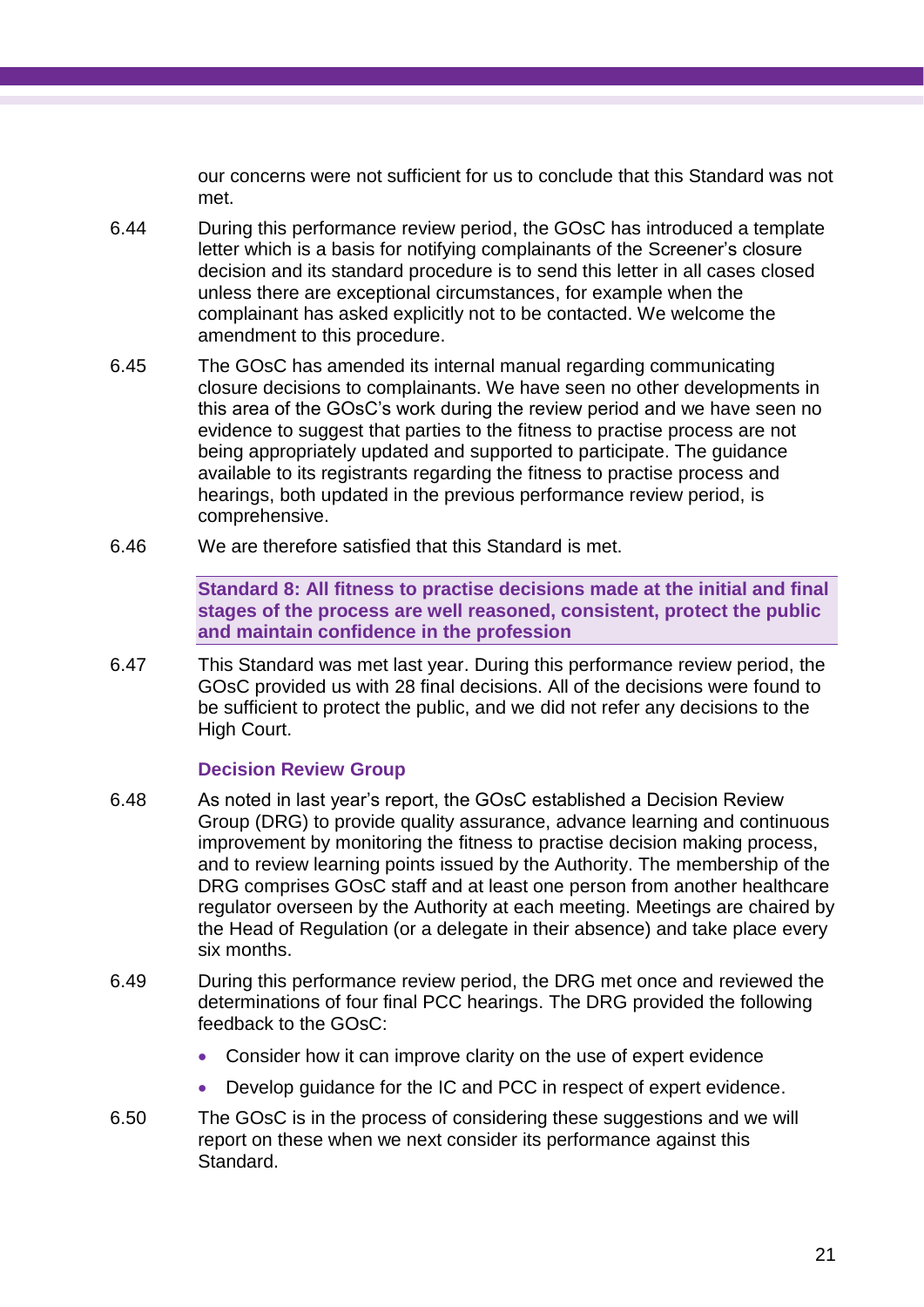6.51 We note the positive initiative taken by the GOsC in engaging with other regulators to share learning and development in respect of IC and PCC decisions.

### **IC and PCC Panel training**

6.52 During this performance review period, the GOsC held a training day for all members of the PCC and IC. A specialist trainer was engaged to assist the Committees in the approach to be taken to making primary findings of fact as part of their decision making. The GOsC reported to its Council that the learning outcomes focused on improving the efficiency and quality of committee decisions.

#### **Section 29 review**

6.53 Through our Section 29 work we identified a concern about the GOsC's commissioning of expert witnesses which we determined was conducted with insufficient care. We had concerns about the quality of expert evidence and noted that the PCC took the decision to exclude an expert's evidence on the basis of the experts' lack of expertise. Our concerns were not so significant for us to lodge a Section 29 appeal. We note that the GOsC has taken measures to improve the quality of the experts it commissions through a recruitment process and has reviewed cases to advance learning that may be used to make further improvements.

### **Conclusion against this Standard**

- 6.54 We note it is positive that the GOsC has delivered training in a timely manner to address concerns raised and has tailored its learning to address issues identified by us, the High Court and the DRG.
- 6.55 We also note it is constructive that the GOsC continues to use the DRG to scrutinise and drive improvement of its Committee decisions. The DRG provides an opportunity for sharing good practice and creating a consistent approach to regulation to ensure that all fitness to practise decisions are coherent, well-reasoned, protect the public and maintain public confidence in the osteopathic profession. We welcome the positive developments the GOsC has made in engaging with other regulators to share learning and development in these areas.
- 6.56 For these reasons we are satisfied that this Standard is met.

**Standard 9: All fitness to practise decisions, apart from matters relating to the health of a professional, are published and communicated to relevant stakeholders**

- 6.57 The GOsC has not reported any changes to the way in which it publishes and communicates fitness to practise decisions to relevant stakeholders.
- 6.58 As part of our performance review we checked a sample of entries on the GOsC register. This did not identify any errors in the publication of fitness to practise information.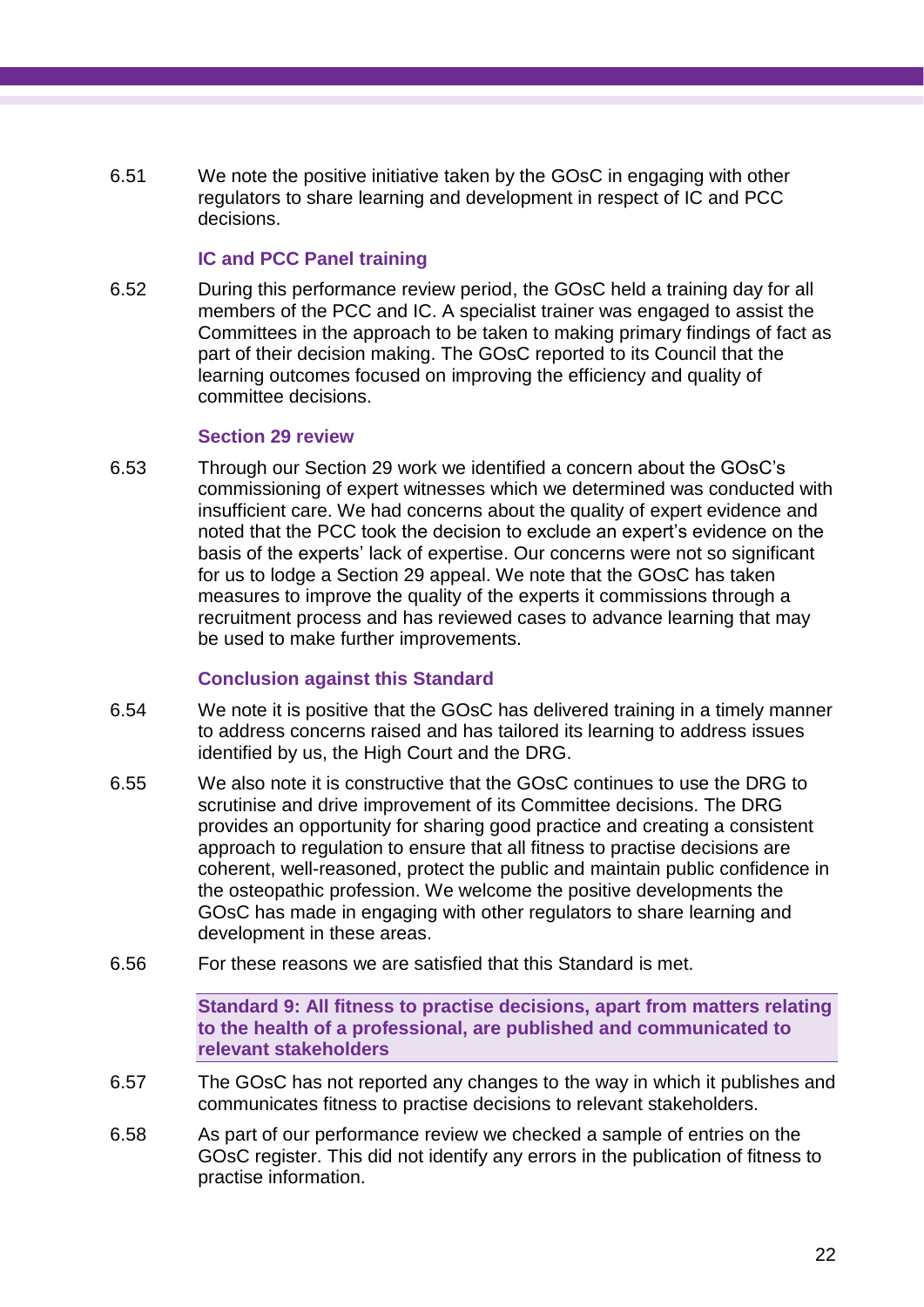6.59 Under our Section 29 powers, we review all final fitness to practise decisions made by the GOsC. Through our review of the decisions reported to us in the period under review, we identified that the GOsC had failed to notify us of the outcome of a review (and continuation) of a suspension order. This was potentially serious, but we did not identify a risk to public protection from the decision made by the PCC in that case, and we are satisfied that this was an oversight. We note that the GOsC did properly report the original PCC decision and the subsequent reviews to us. We are therefore satisfied that this Standard is met.

> **Standard 10: Information about fitness to practise cases is securely retained**

- 6.60 This Standard was met last year with no concerns.
- 6.61 In quarter one of 2018/19, the GOsC reported a data breach to the Information Commissioner's Office (ICO). The breach involved a witness statement relating to a fitness to practise concern being sent to the incorrect registrant. The GOsC explained to us that the error occurred because the document was stored incorrectly on its electronic system. The GOsC told us that it took immediate action to rectify the error and notified the individuals concerned before reporting the issue to the ICO.
- 6.62 The GOsC informed us that it has collectively reflected on this data breach and has changed its processes to minimise the likelihood of such an incident re-occurring. It also confirmed to us that the ICO decided to take no further action.
- 6.63 As the GOsC has not reported a data breach to the ICO in recent years,  $21$  we consider that this data breach does not give rise to wider concerns about how information relating to fitness to practise cases is retained by the GOsC. Accordingly, we are satisfied that this Standard remains met.

<sup>21</sup> Our statistical dataset shows that the GOsC has not reported a data breach to the ICO since 2015/16.